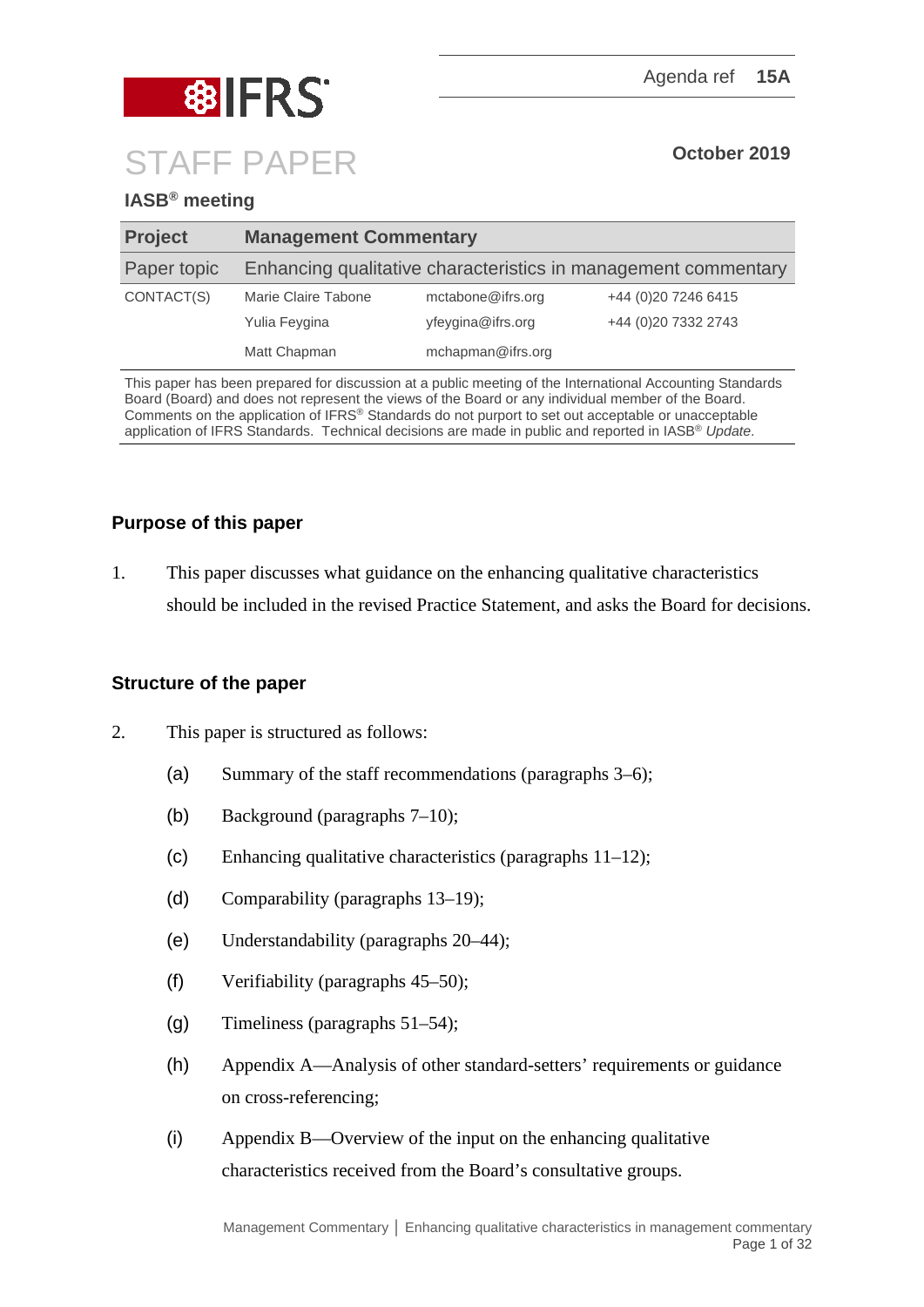## **Summary of the staff recommendations**

- 3. On completeness, the staff recommend that the revised Practice Statement:
	- (a) includes a description of comparability based on paragraphs 2.24, 2.26 and 2.28 of the *Conceptual Framework for Financial Reporting* (*Conceptual Framework*);
	- (b) explains that although comparability with other entities is desirable, this should not override the requirement to provide relevant entity-specific information;
	- (c) states that in preparing management commentary, management should consider the fact that primary users need to make comparisons with information provided by other entities, information reported in management commentary in previous periods and other information published by the entity; and
	- (d) requires management to:
		- (i) explain assumptions and methods of calculation used in producing a performance measure, and state whether this is a common industry metric;
		- (ii) explain changes in assumptions and methods of calculation from the previous year and the reason for the changes;
		- (iii) highlight where new information is provided on a matter reported in the previous management commentary;
		- (iv) provide comparative information for each performance measure over a period appropriate to show the emergence of trends; and
		- (v) consider whether information presented in management commentary is consistent with information reported in the entity's financial statements, in investor presentations, in other reports in the public domain, or on the entity's website.
- 4. On understandability, the staff recommend that the revised Practice Statement:
	- (a) includes in its discussion of understandability, the guidance in the existing Practice Statement on presentation;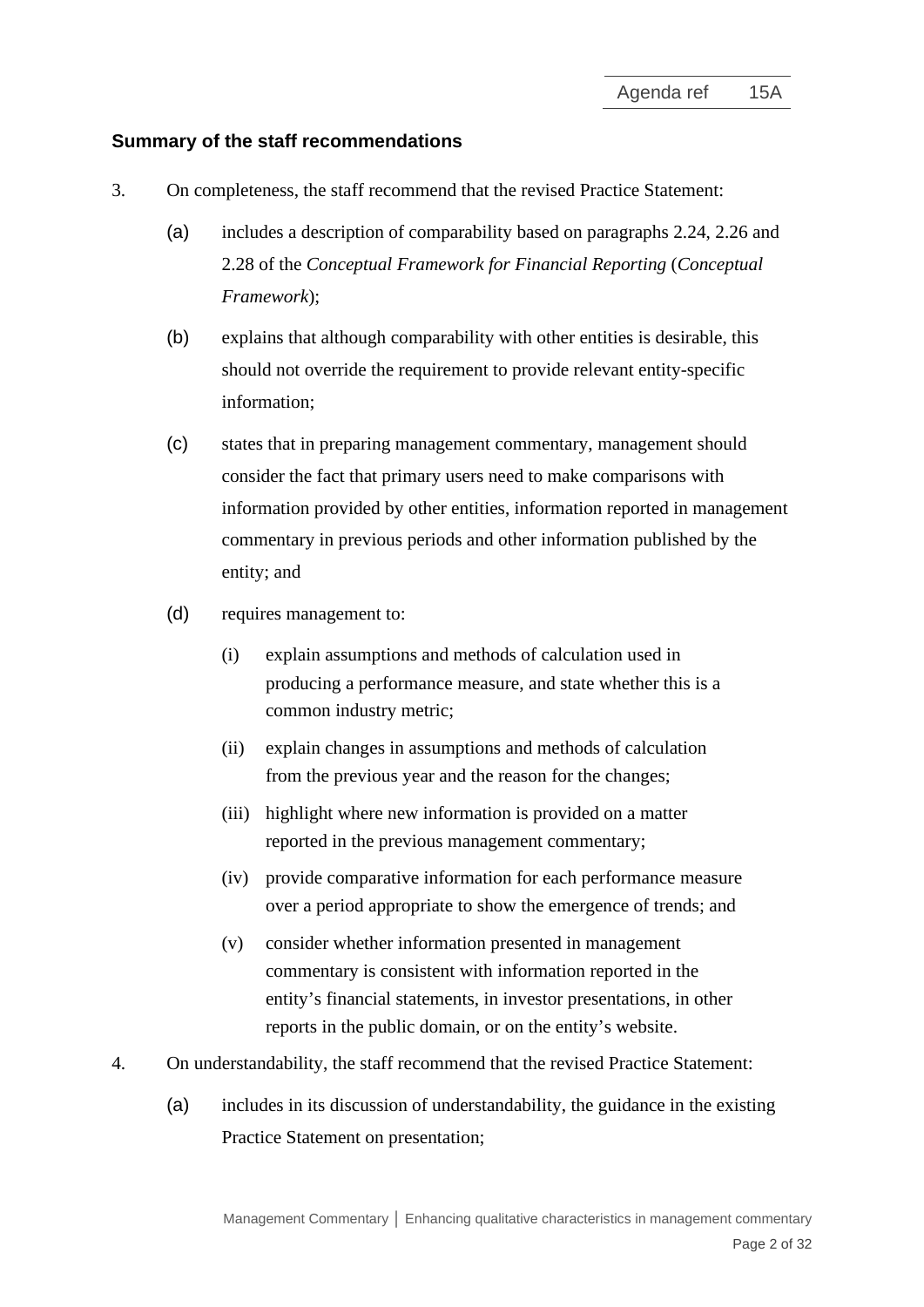- (b) includes a specific requirement, based on the description of understandability in the *Conceptual Framework*, to the need to consider conciseness;
- (c) permits incorporation of information in the management commentary by cross-reference, subject to the overarching principle that the information incorporated by cross-reference is part of the management commentary, and therefore must possess the qualitative characteristics of useful financial information. To help management apply the overarching principle, the revised Practice Statement would include guidance:
	- (i) to enhance the understandability of management commentary when information is incorporated by cross-reference; and
	- (ii) on conditions that a report containing the information to be incorporated by cross-reference must meet.
- 5. On verifiability, the staff recommend that the revised Practice Statement:
	- (a) includes a description of verifiability based on paragraphs 2.30 and 2.32 of the *Conceptual Framework*;
	- (b) requires management to:
		- (i) distinguish information based on judgement from factual information; and
		- (ii) explain the process and sources used to produce the information and its limitations and describe assumptions and methods of calculation used; and
	- (c) retains the statement that it does not mandate the level of assurance to which management commentary should be subjected.
- 6. On timeliness, the staff recommend that the revised Practice Statement:
	- (a) includes a description of timeliness based on paragraphs 2.33 of the *Conceptual Framework*;
	- (b) states that management commentary is more useful if it is published at the same time as the financial statements or soon after them.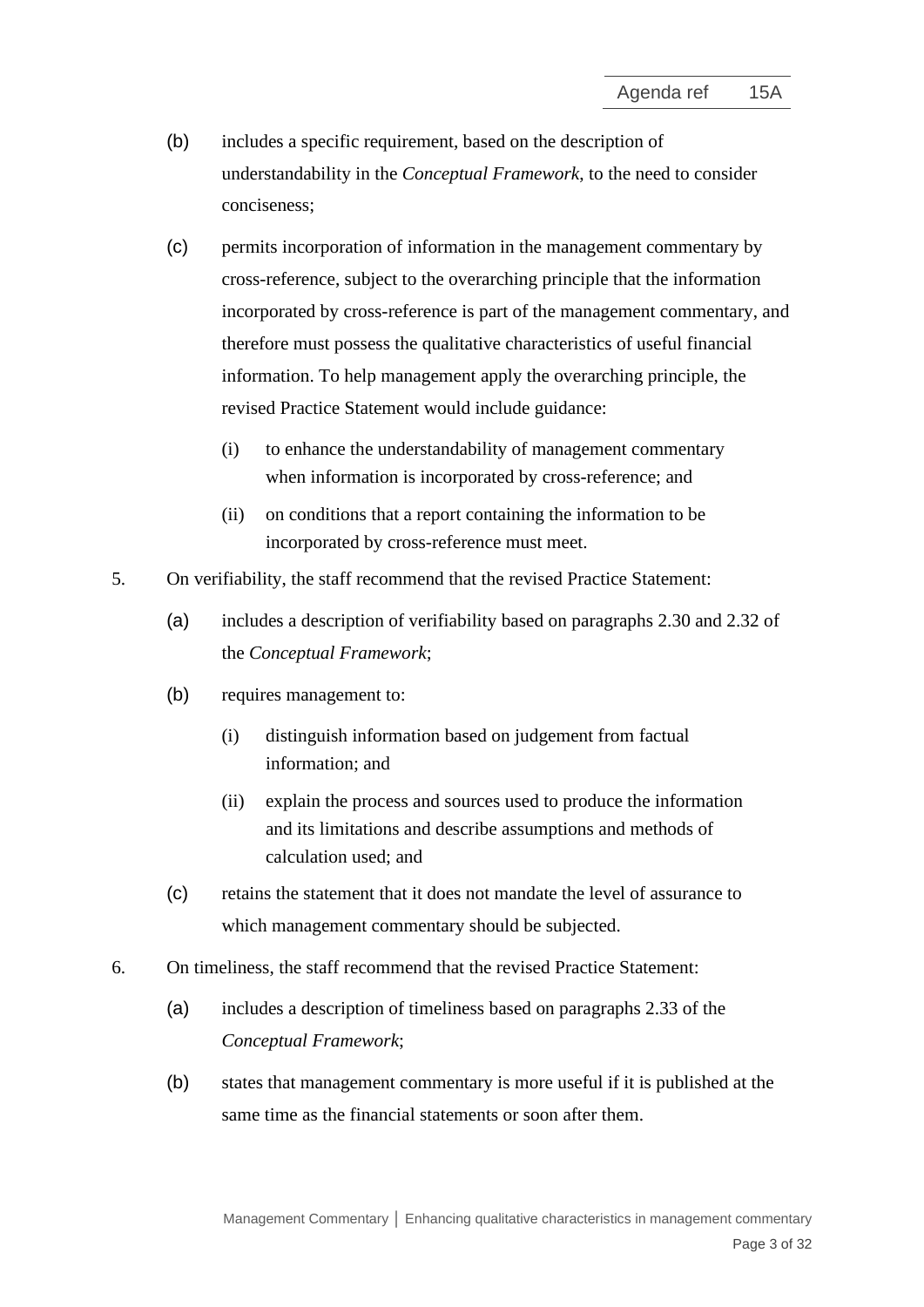# **Background**

- 7. As discussed in July 2019 Agenda Paper 15A *Approach to guidance on qualitative characteristics*, in developing proposals for guidance to be included in the revised Practice Statement, the staff have considered gaps in current management commentary reporting practice. The staff have identified the following gaps related to enhancing qualitative characteristics of useful financial information:
	- (a) lack of comparability of information, both between entities and for the same entity over time, as well as lack of consistency, notably between information in an entity's management commentary and financial statements; and
	- (b) lack of understandability of information, in particular due to fragmentation of information, to lack of conciseness or to lack of focus on matters that are important to the entity.
- <span id="page-3-0"></span>8. In addition, the staff note a desire for verifiability by users and regulators. From discussions with different consultative groups, the staff are aware that users want to be able to corroborate and trust information presented by management, but are not always able to do so.
- 9. As discussed at the July 2019 and September 2019 IASB meetings, to help address the gaps in current reporting practice, the revised Practice Statement should provide more guidance on what makes information in management commentaries useful, and what enhances the information's usefulness. That revised guidance should take into account the following factors:
	- (a) information in management commentaries is broader than information in financial statements. In particular, management commentaries are likely to contain more qualitative and forward-looking information than financial statements.
	- (b) management commentaries are often prepared by a wider group of individuals than those involved in preparing IFRS financial statements, and some of them may not be familiar with IFRS Standards and the *Conceptual Framework*.
- 10. In addition, at those meetings the staff discussed with the Board that they anticipate that the revised Practice Statement should: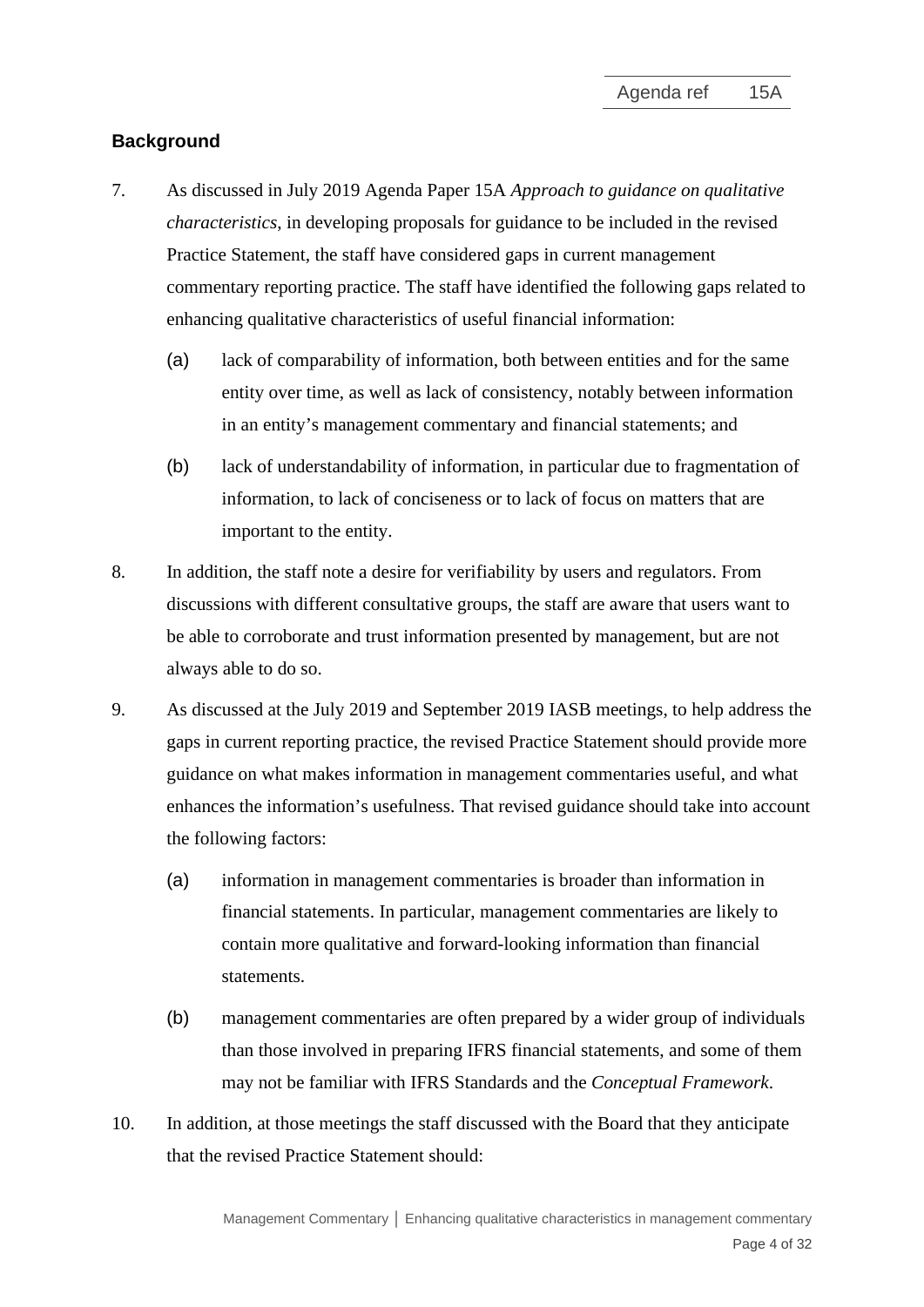- (a) include brief descriptions of each qualitative characteristic of useful information, based on the descriptions in the *Conceptual Framework* but using plain language as much as possible; and
- (b) provide further guidance on particular qualitative characteristics where such additional guidance is necessary to address the gaps in current reporting practice, to support the provision of qualitative or forward-looking information, or to clarify challenging areas for preparers.

## **Enhancing qualitative characteristics**

- 11. The existing Practice Statement states that 'information in management commentary should also maximise the enhancing qualitative characteristics of comparability, verifiability, timeliness and understandability'.<sup>[1](#page-4-0)</sup> No further guidance is provided on these characteristics, except for guidance on comparability of performance measures and on presentation of information, as discussed in paragraphs 16 and 23, respectively. In the staff's view, applying that guidance may contribute to making management commentary more understandable.
- 12. The *Conceptual Framework* explains that enhancing qualitative characteristics 'enhance the usefulness of information that both is relevant and provides a faithful representation of what it purports to represent'.<sup>[2](#page-4-1)</sup> However, these characteristics are secondary to relevance and faithful representation. They cannot, either individually or as a group, make information useful if that information is not relevant or does not possess the qualities that make up faithful representation. As explained in the *Conceptual Framework*, 'sometimes, one enhancing qualitative characteristic may have to be diminished to maximise another qualitative characteristic'.<sup>[3](#page-4-2)</sup> For example, a reduction in comparability may be necessary to provide relevant, entity-specific information.

<sup>&</sup>lt;sup>1</sup> See paragraph 20 of the Practice Statement.

<span id="page-4-1"></span><span id="page-4-0"></span><sup>2</sup> See paragraph 2.23 of the *Conceptual Framework*.

<span id="page-4-2"></span><sup>3</sup> See paragraph 2.38 of the *Conceptual Framework*.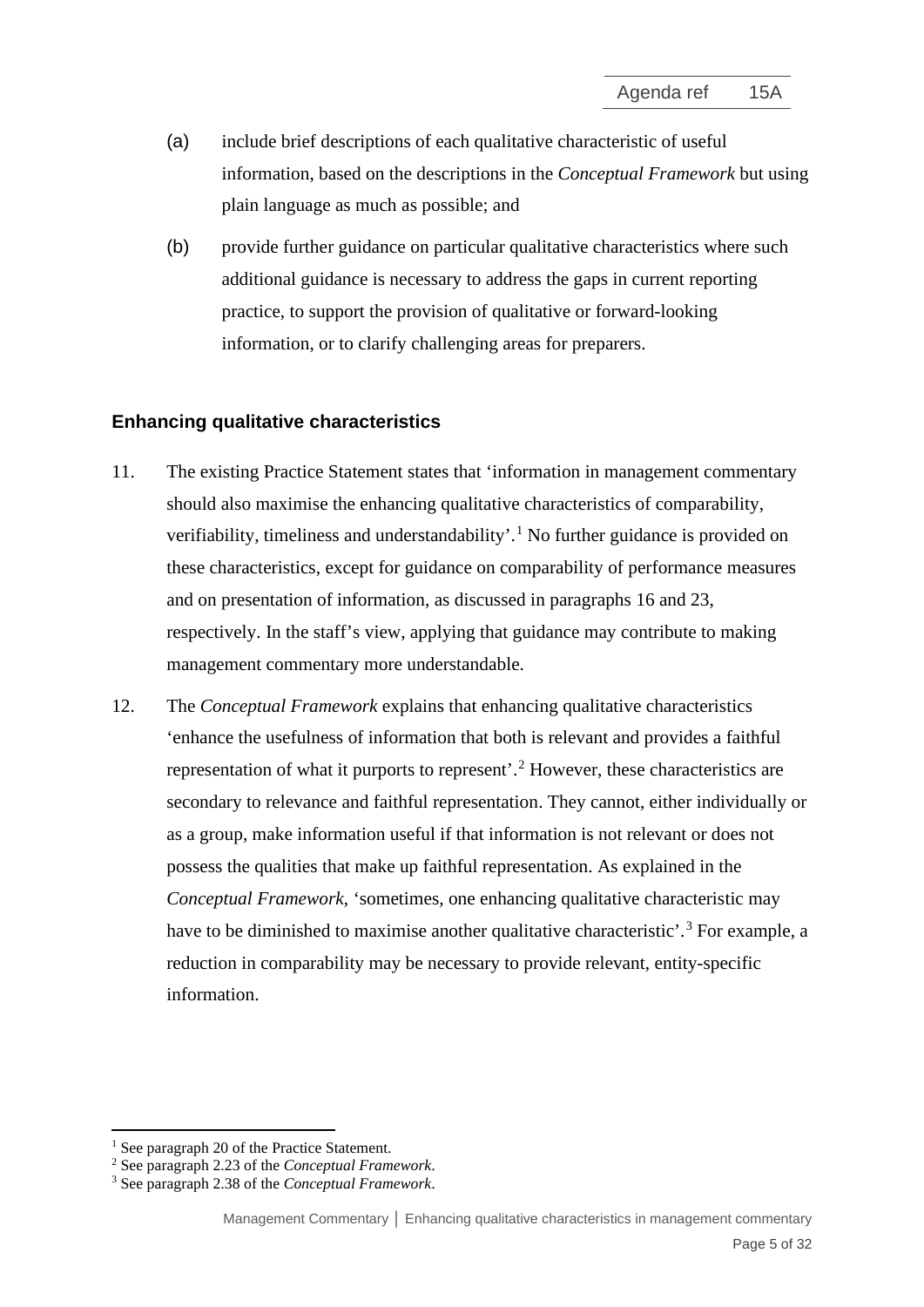### **Comparability**

- 13. As stated in paragraph 7(a), the staff have identified gaps in current management commentary practice that relate to lack of comparability, either between entities, or for the same entity over time. In particular, members of the Board's consultative groups cited the following concerns:
	- (a) diversity in calculation of performance metrics with the same name by different entities, often unaccompanied by explanations of the basis of calculation;
	- (b) lack of consistency in how measures are calculated by an entity over time;
	- (c) lack of sufficient information related to previous periods to enable comparisons over time and trend analysis; and
	- (d) lack of consistency between information in an entity's management commentary and its financial statements or other reports published by the entity, including investor presentations.
- 14. Paragraph 2.24 of the *Conceptual Framework* states that 'information about a reporting entity is more useful if it can be compared with similar information about other entities and with similar information about the same entity for another period or another date'. Paragraph 2.26 of the *Conceptual Framework* also explains that consistency—'the use of the same methods for the same items, either from period to period within a reporting entity or in a single period across entities'—helps achieve comparability. Paragraph 2.28 explains that 'some degree of comparability is likely to be attained by satisfying the fundamental qualitative characteristics'.
- 15. The staff identified two frameworks which discuss comparability in detail—the International Integrated Reporting Framework (<IR> Framework) and Canada's Management's Discussion and Analysis (MD&A): Guidance on preparation and disclosure (Canadian guidance on MD&A)—and both do so in a similar way to the *Conceptual Framework*. The <IR> Framework suggests using additional tools for enhancing comparability with other organisations, such as benchmark data, ratios and metrics commonly used by industry peers if they are relevant to the entity's circumstances. The Canadian guidance on MD&A states that 'any changes in matters being reported, or in their computation, should be explained unless irrelevant or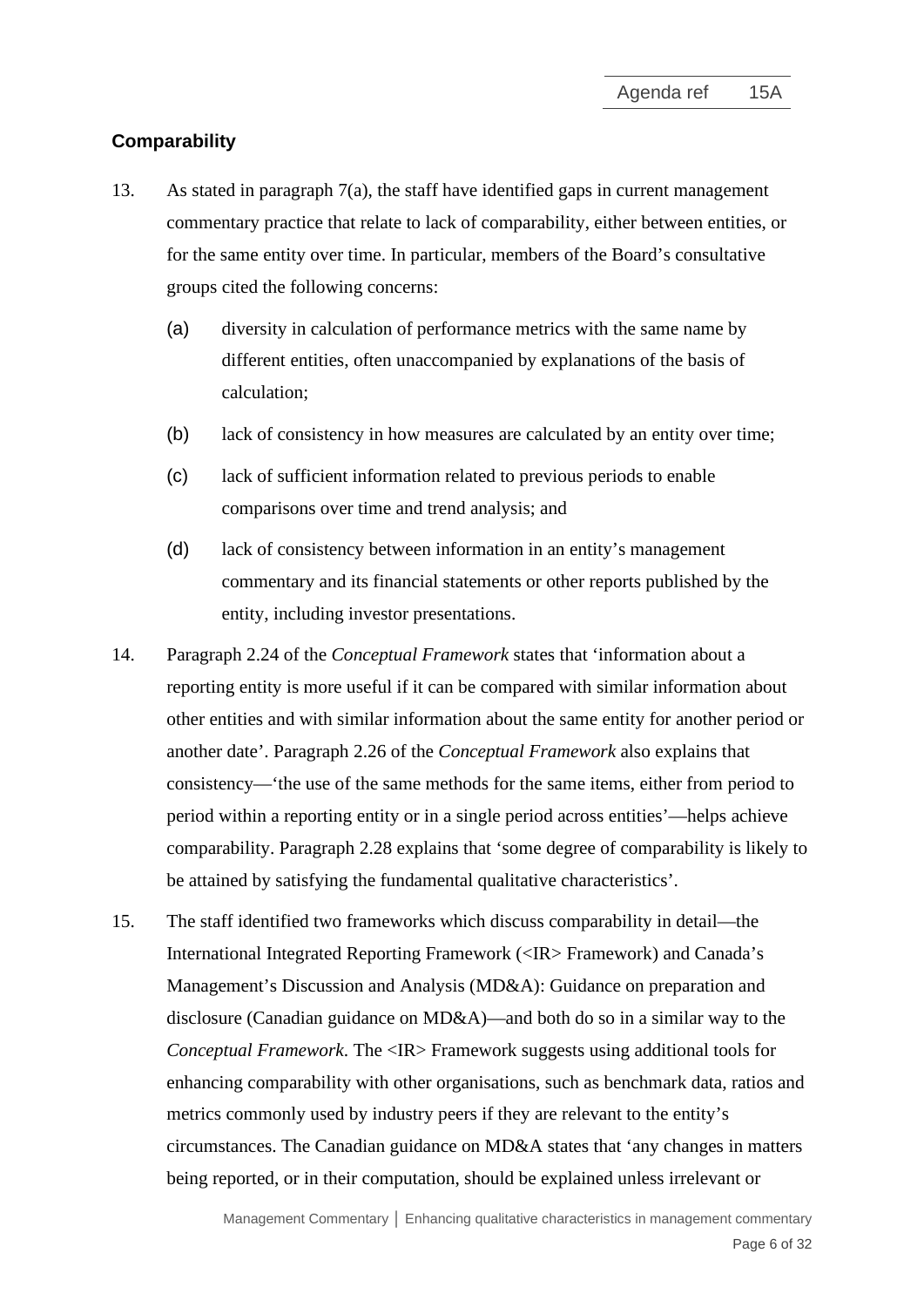immaterial. If the information is no longer relevant or material, why this is so should be explained. Companies should discuss and update previously raised issues in subsequent MD&A reports'.

16. As noted in paragraph 11, the existing Practice Statement discusses comparability only in the context of performance measures and indicators:

> Comparability is enhanced if the performance measures and indicators are accepted and used widely, either within an industry or more generally. […] Consistent reporting of performance measures and indicators increases the comparability of management commentary over time.<sup>[4](#page-6-0)</sup>

- 17. The staff think that this explanation should be retained in the revised Practice Statement when discussing the content element of performance, position and progress. However, for comparability to be enhanced for all types of information within management commentary, and not just for performance measures, and as is consistent with the approach set out in paragraph  $10(a)$ , the staff recommend including in the revised Practice Statement:
	- (a) a description of comparability based on the description in the *Conceptual Framework* as set out in paragraph 14; and
	- (b) a statement that although comparability with other entities is desirable, this should not override the requirement to provide relevant entity-specific information. This statement would be consistent with the guidance in the *Conceptual Framework* summarised in paragraph 12. [5](#page-6-1)
- 18. Consistent with the approach in paragraph 10(b), the staff recommend including additional guidance on how to enhance comparability in management commentary. Specifically, the staff recommend that the revised Practice Statement should state that, in selecting and presenting information in management commentary, management should consider the fact that primary users need to draw comparisons against:
	- (a) information provided by other entities, particularly within the same industry and where there are commonly accepted industry metrics (to address the concern discussed in paragraph 13(a));

<sup>4</sup> See paragraphs 38–39 of the Practice Statement.

<span id="page-6-1"></span><span id="page-6-0"></span><sup>&</sup>lt;sup>5</sup> The statement about not overriding relevance and faithful representation equally applies to all enhancing characteristics—comparability, verifiability, understandability and timeliness.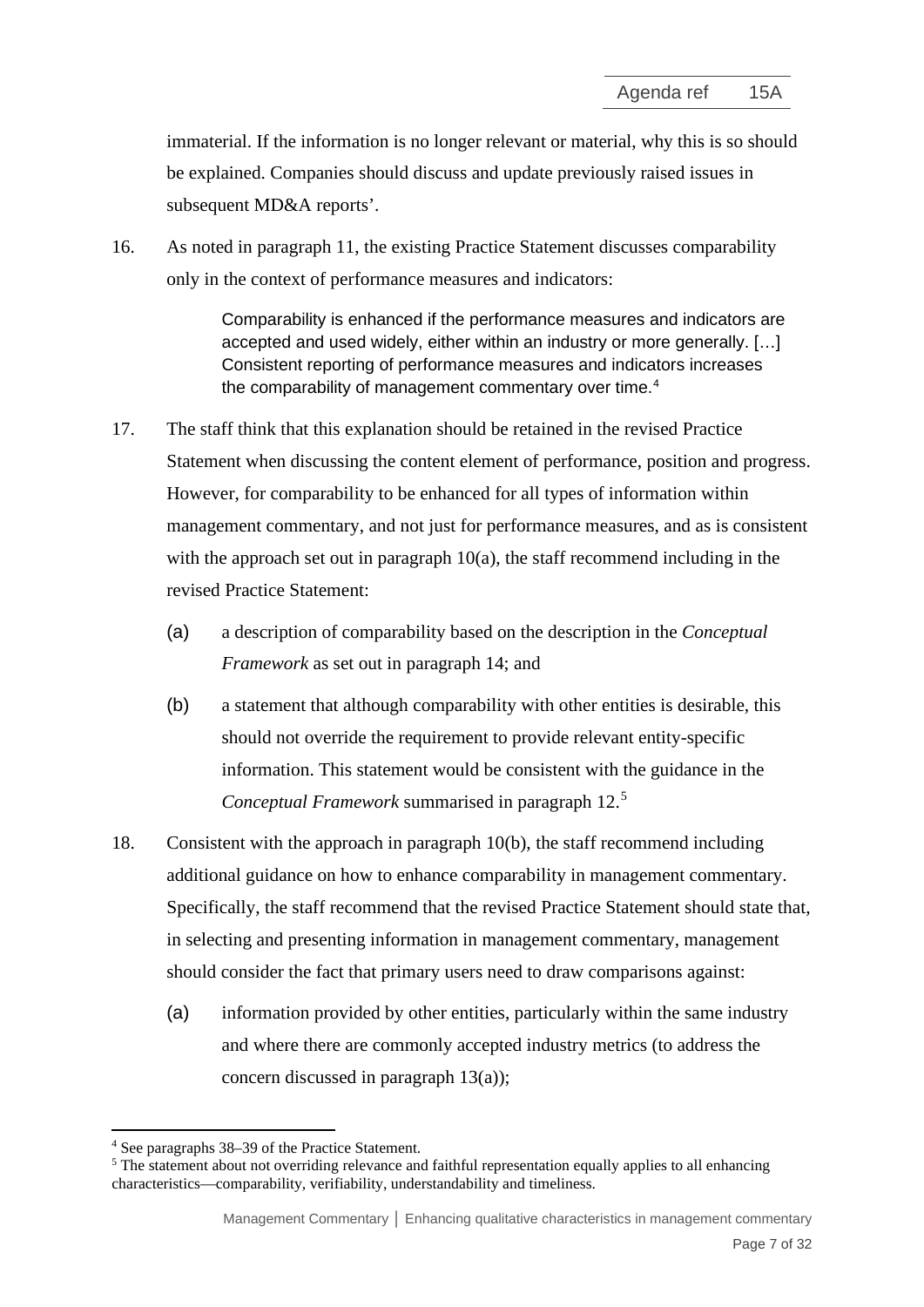- (b) information reported in management commentary in previous periods, including estimates, forecasts and targets previously provided by the entity (to address the concerns discussed in paragraphs 13(b) and 13(c)); and
- (c) other information published by the entity, including in the financial statements, in investor presentations, in other reports in the public domain, or on the entity's website (to address the concern discussed in paragraph 13(d)).
- 19. To help management select and present information that would help primary users to make such comparisons, the staff recommend that the revised guidance should require management to:
	- (a) explain the assumptions and methods of calculation used in producing performance measures (including those which may be estimates) presented in management commentary. Management should state whether a performance measure is one that is commonly used in the entity's industry, and should explain differences in its method from the commonly accepted practice in calculating that measure, and the reason for such differences. Such explanatory information would help primary users make comparisons between entities using the same performance measures and referred to by the same name. This information would address the concern discussed in paragraph 13(a) and facilitate comparisons with other entities as discussed in paragraph 18(a).
	- (b) explain changes from the previous year in assumptions and methods of calculation used in producing performance measures, estimates (and, if applicable, forecasts and targets) and discuss the reasons for such changes and why the changes result in more useful information. As discussed in paragraph 31 of September 2019 Agenda Paper 15A *Faithful representation in management commentary*, such explanations would also help enhance neutrality of information in management commentary. Management should also explain where it is providing new information about matters that it had reported in the previous management commentary, to help primary users identify what has changed in relation to those matters. This addresses the concern discussed in paragraph 13(b) and facilitates

Management Commentary **│** Enhancing qualitative characteristics in management commentary Page 8 of 32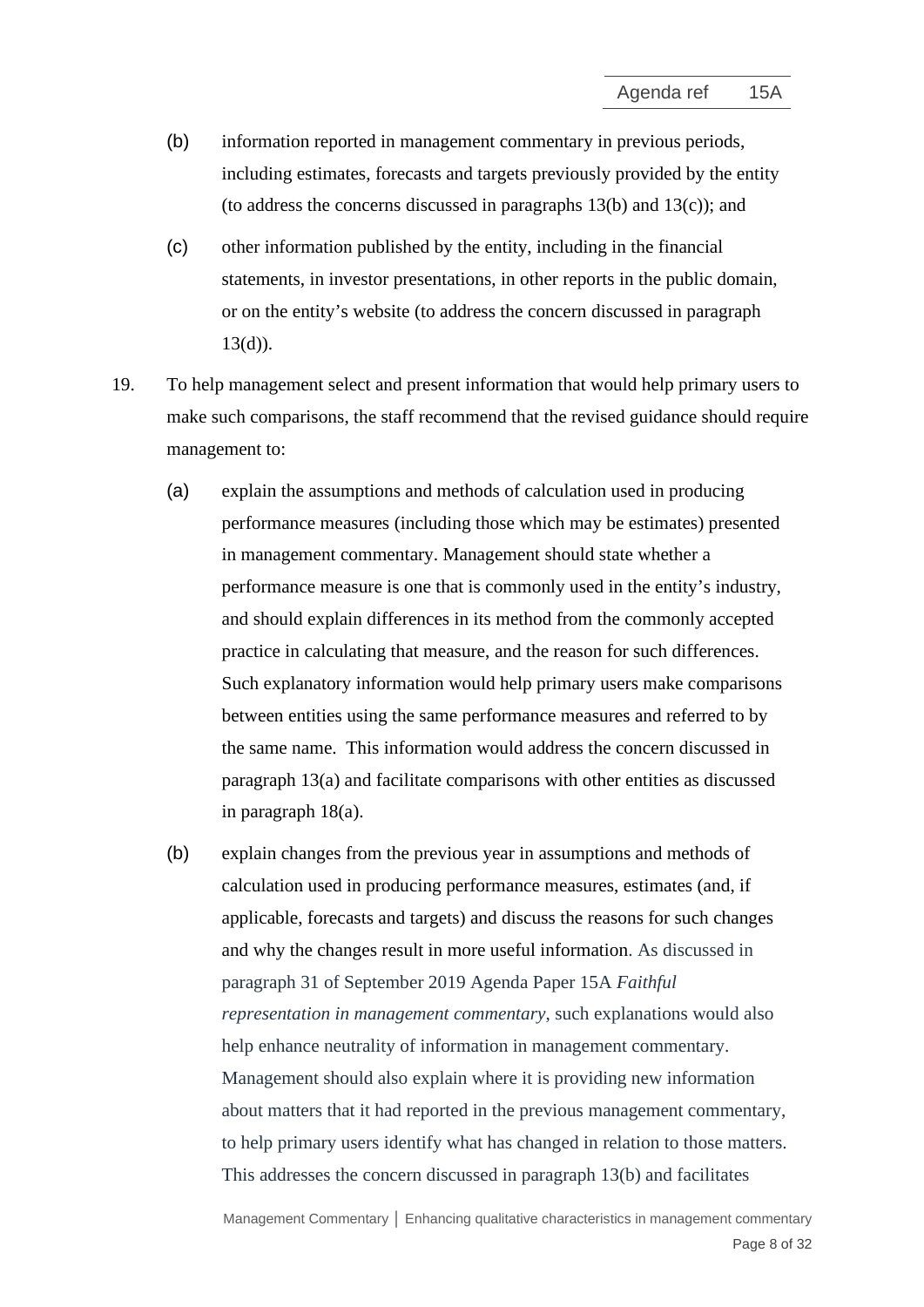comparisons with past information provided by the entity as discussed in paragraph 18(b).

- (c) provide comparative information for each performance measure over a period appropriate to show the emergence of trends. Some trends emerge only over an extended period, for example five years. This addresses the concern discussed in paragraph 13(c) and facilitates comparisons over time as discussed in paragraph 18(b).
- (d) consider whether information presented on a matter in management commentary is consistent with information reported in the financial statements, in investor presentations, in other reports in the public domain, or on the entity's website. This addresses the concern discussed in paragraph 13(c) and facilitates comparisons discussed in paragraph 18(c).

## Question 1 for the Board

The staff recommend that the revised Practice Statement:

| (a) |       | includes a description of comparability based on paragraphs 2.24, 2.26 and<br>2.28 of the Conceptual Framework, as summarised in paragraph 17;                                           |
|-----|-------|------------------------------------------------------------------------------------------------------------------------------------------------------------------------------------------|
| (b) |       | explains that although comparability with other entities is desirable, this should<br>not override the requirement to provide relevant entity-specific information;                      |
| (c) |       | states that in preparing management commentary, management should<br>consider the fact that primary users need to make various types of<br>comparisons as described in paragraph 18; and |
| (d) |       | as described in paragraph 19, requires management to:                                                                                                                                    |
|     | (i)   | explain assumptions and methods of calculation used in<br>producing a performance measure, and state whether this is a<br>common industry metric;                                        |
|     | (ii)  | explain changes in assumptions and methods of calculation from<br>the previous year and the reason for the changes;                                                                      |
|     | (iii) | highlight where new information is provided on a matter reported<br>in the previous management commentary;                                                                               |
|     | (iv)  | provide comparative information for each performance measure<br>over a period appropriate to show the emergence of trends; and                                                           |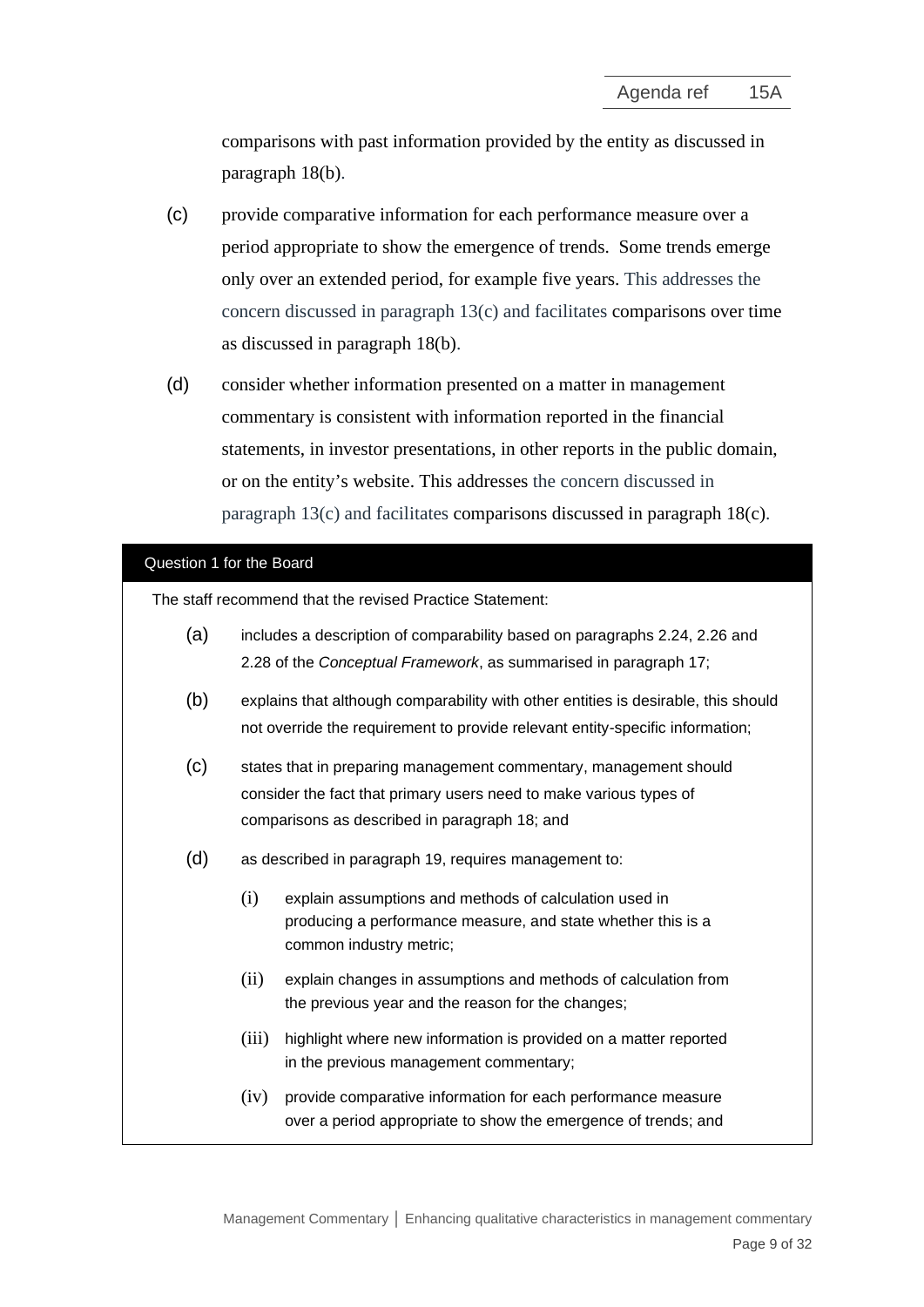(v) consider whether information presented in management commentary is consistent with information reported in the entity's financial statements, in investor presentations, in other reports in the public domain, or on the entity's website.

Do you agree with these recommendations?

# **Understandability**

- 20. As stated in paragraph [7\(b\),](#page-3-0) the staff identified gaps in current management commentary reporting practice that relate to lack of understandability of information, in particular due to fragmentation of information, to lack of conciseness or to lack of focus.
- 21. Paragraph 2.34 of the *Conceptual Framework* states that 'classifying, characterising and presenting information clearly and concisely makes it understandable'. The *Conceptual Framework* also explains that information about complex phenomena which are not easy to understand should not be excluded from financial reports, as otherwise those reports could be incomplete and therefore possibly misleading.
- 22. Paragraph 7.6 of the *Conceptual Framework* also relates to understandability and states that:

Effective communication in financial statements is also supported by considering the following principles:

(a) entity-specific information is more useful than standardised descriptions, sometimes referred to as 'boilerplate'; and

(b) duplication of information in different parts of the financial statements is usually unnecessary and can make financial statements less understandable.

- 23. The existing Practice Statement mentions understandability only when referring to the enhancing qualitative characteristics. However, the Practice Statement also has a section on Presentation (paragraphs 22–23). In the staff's view, applying the guidance in that section makes information in managemnt commentary more understandable. In summary, the existing guidance requires that management commentary should:
	- (a) be clear and straightforward;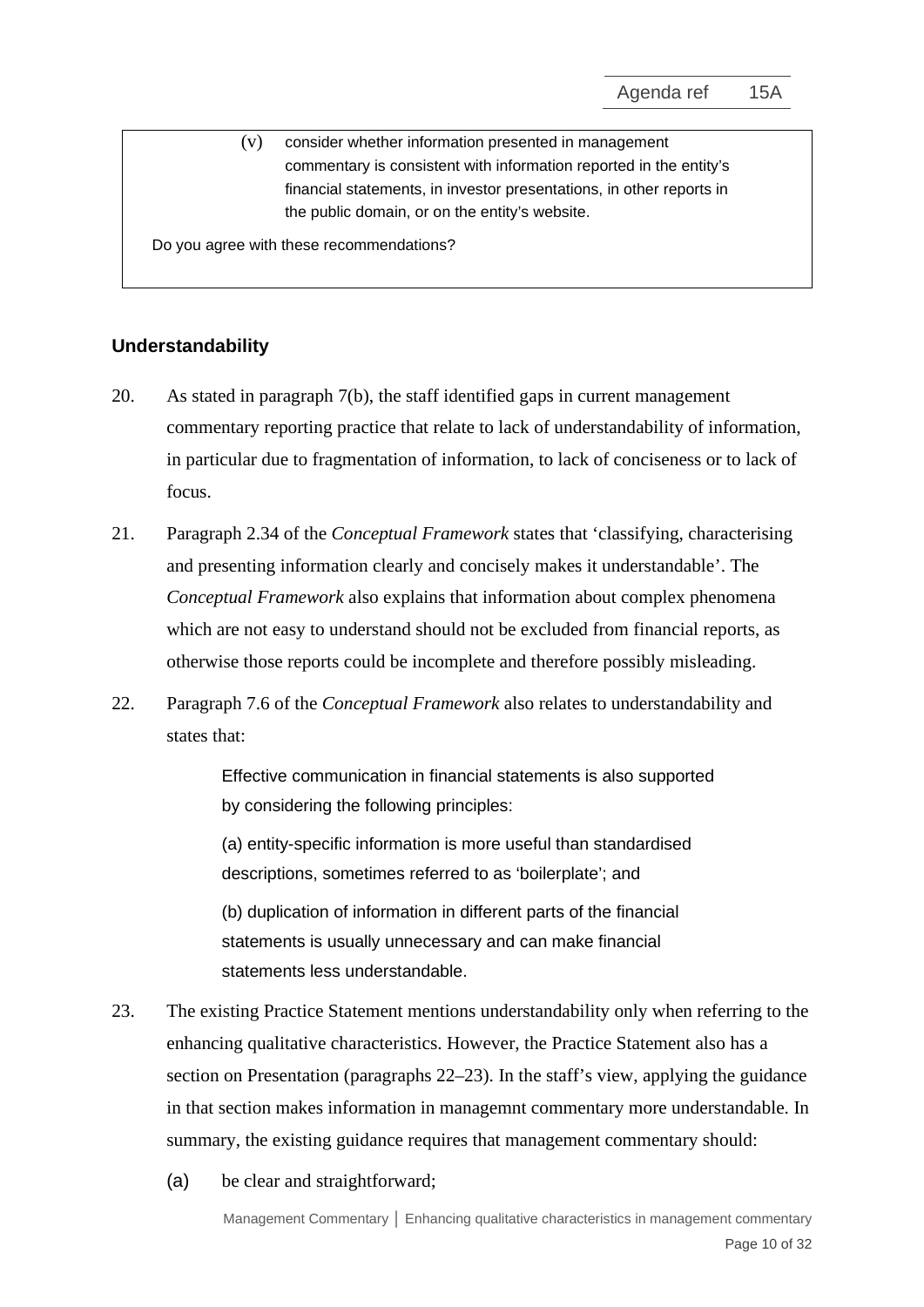- (b) be consistent with its related financial statements; and
- (c) avoid duplication, boilerplate and disclosures that are merely generic.
- 24. The staff think that the guidance on presentation in the existing Practice Statement is helpful and is largely aligned with the guidance in the *Conceptual Framework* summarised in paragraphs 21–22. Accordingly, as is consistent with the overall approach to guidance on qualitative characteristics set out in paragraph  $10(a)$ , the staff recommend that the existing guidance is included in the discussion of understandability in the revised Practice Statement, together with a requirement to consider conciseness. Conciseness is addressed in the existing Practice Statement by reference to avoiding duplication.
- 25. The staff note that the following guidance that the Board has already considered would help promote understandability of management commentary:
	- (a) the guidance related to the notion of narrative coherence discussed in paragraphs 44–47 of July 2019 Agenda Paper 15B *Making relevance and materiality judgements*, as well as the staff's recommendation to highlight the links between different pieces of information when organising the information within management commentary discussed in paragraph 55 of the same Agenda Paper, would help address concerns about fragmentation of information.
	- (b) the guidance on identifying material information discussed in paragraphs 32–42 of July 2019 Agenda Paper 15B would help management focus on what is important to primary users' assessments and address concerns about lack of focus. In addition, the guidance on content elements in the Practice Statement, to be discussed in future Agenda Papers, will be a basis for identifying material information and therefore also help address these concerns about lack of focus.

#### *Incorporating information by cross-reference (cross-referencing)*

26. One way of reducing duplication of information is by incorporating information in management commentary by cross-reference to information included in other reports published by the entity. Doing so would not make management commentary (as a whole) more concise because the cross-referenced information in the other reports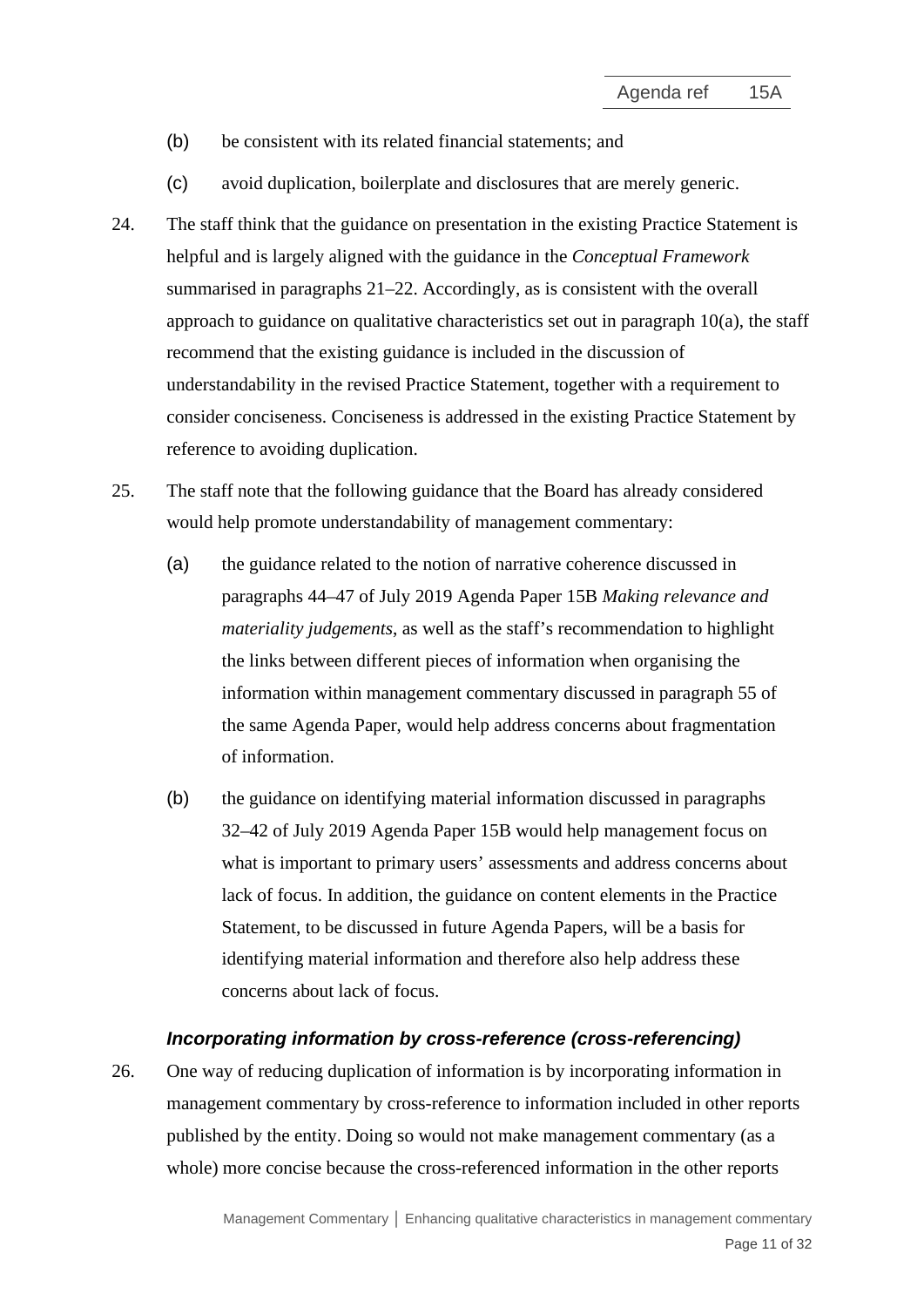would itself form part of management commentary. However, cross-referencing would help reduce duplication of information across an entity's reports and help reduce overall 'disclosure overload'. The staff emphasise that incorporating material information by cross-reference is different from both:

- (a) sign-posting to complementary non-material information outside management commentary, usually for additional detail which may be of interest to some primary users in some cases (for example, additional information on the planned closure of a site); and
- (b) acknowledging the source of information included in management commentary (for example, a third-party survey which is used for a key performance indicator or a study on the market the entity operates in, quoted to describe the entity's operating environment).
- 27. The existing Practice Statement does not explicitly refer to incorporating information by cross-reference, although it does state that 'when practicable, management should avoid duplicating in its management commentary the disclosures made in the notes to its financial statements'.[6](#page-11-0)
- 28. The staff note that permitting incorporation of information in management commentary by cross-reference could give rise to concerns:
	- (a) about fragmentation because primary users would have to look elsewhere for material information, which would hinder understandability of management commentary; and
	- (b) about whether the report containing information incorporated by crossreference has the same status as management commentary.
- 29. The staff think that if the Board were to permit incorporating information in management commentary by cross-reference, the Board would need to:
	- (a) determine the principles for when incorporating information by crossreference is appropriate;
	- (b) consider providing guidance on applying those principles; and

<span id="page-11-0"></span><sup>6</sup> See paragraph 23 of the Practice Statement.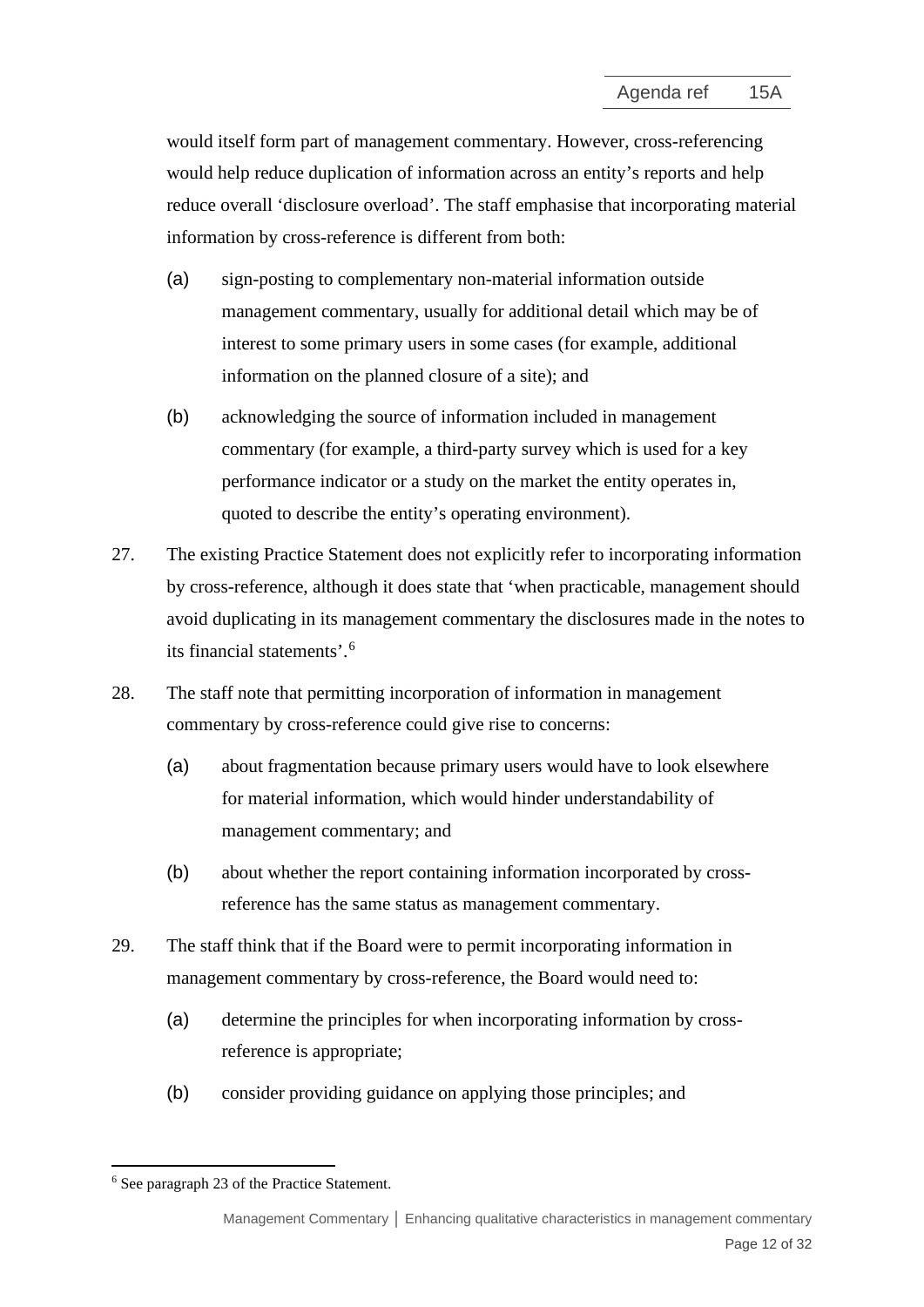- (c) consider whether to impose any constraints, for example, constraints on which type of reports could contain information incorporated by crossreference, to help address concerns identified in paragraph 28.
- 30. In developing recommendations for the Board on incorporating information by crossreference, the staff have:
	- (a) considered the analysis in the Discussion Paper *Disclosure Initiative– Principles of Disclosure* (PoD Discussion Paper) and subsequent feedback from stakeholders about cross-referencing for incorporating disclosures into financial statements and assessed how this could apply to management commentary, as discussed in paragraphs [31–](#page-12-0)[34.](#page-13-0)
	- (b) reviewed other standard-setters' approaches to incorporating information in management commentary by cross-reference, as discussed in paragraph [35.](#page-14-0)
	- (c) discussed incorporating information by cross-reference with the Board's consultative groups, as discussed in paragraphs [36](#page-14-1)[–37.](#page-15-0)

## *PoD Discussion Paper*

- <span id="page-12-0"></span>31. Section 4 of the PoD Discussion Paper considered whether the Board should develop any requirements on providing outside the financial statements information that is necessary to comply with IFRS Standards. The Board's preliminary view was that it should:
	- (a) set out a general principle for disclosing information required by IFRS Standards outside of financial statements and incorporating such information into financial statements by cross-reference; and
	- (b) limit the application of this general principle to situations in which:
		- (i) an entity places information required by IFRS Standards outside of its financial statements but within its annual report, described as a single reporting package of the entity, with boundaries similar to those proposed by the International Auditing and Assurance Standards Board in ED ISA 720;
		- (ii) applying the general principle would make the annual report as a whole more understandable; and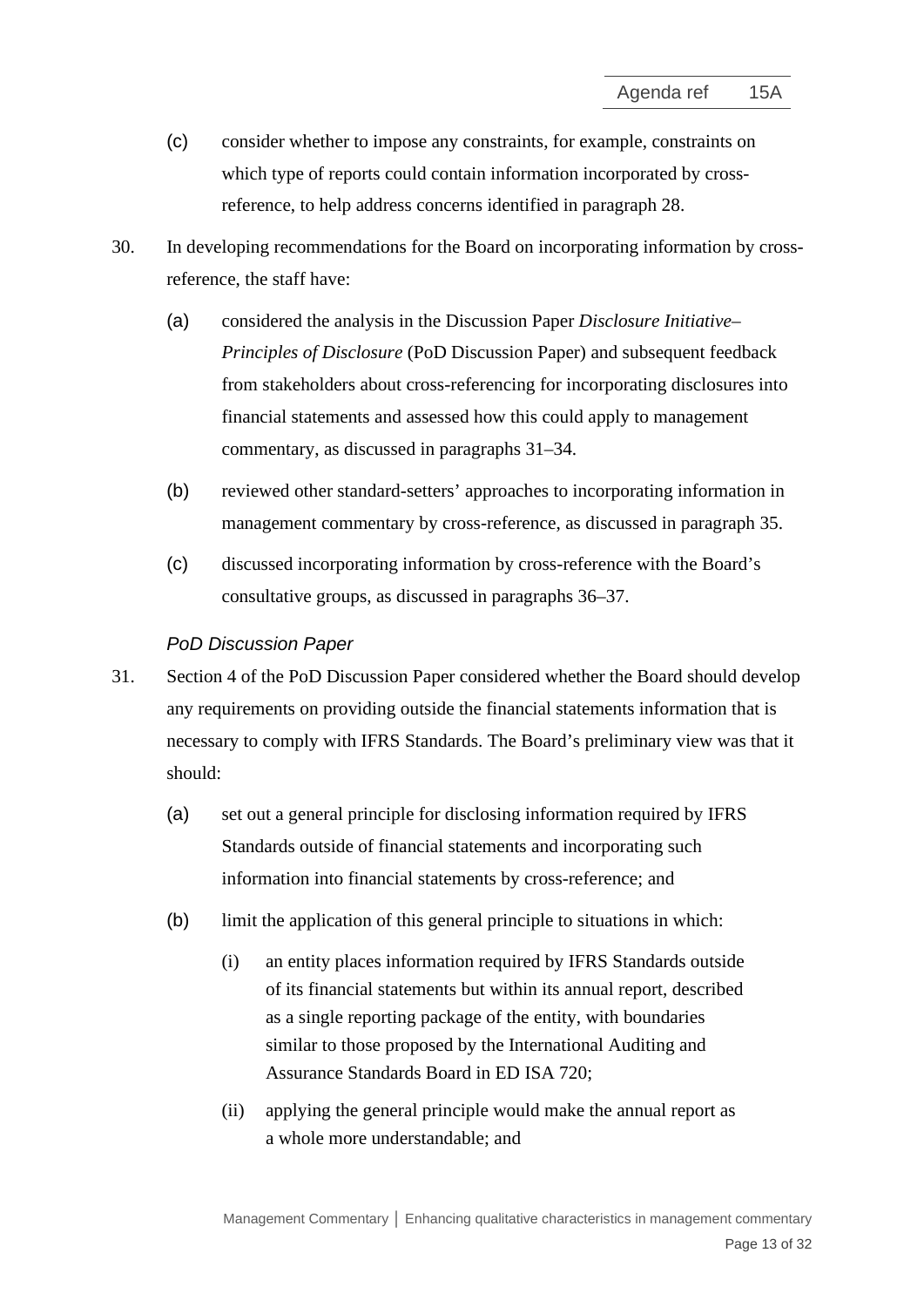- (iii) the financial statements remain understandable and fairly presented.
- 32. Respondents to the PoD Discussion Paper raised concerns about using the term 'annual report' as some said that in some jurisdictions the 'annual report' includes documents that are separate from the financial statements or published at a different time to the financial statements. Feedback also included that the term 'single reporting package' was not clearly understood. Following the consultation, the staff performed further outreach which did not identify any of the terms 'annual report', 'annual reporting package', 'single reporting package' and 'single document' as being interpreted consistently across different jurisdictions. Some respondents suggested that instead of using one term to define the document from which information can be incorporated by cross-reference in the financial statements, the Board could provide a principle that the document must:
	- (a) be available at the same time as the financial statements;
	- (b) be available on the same terms as the financial statements;
	- (c) continue to be available for as long as the financial statements are available; and
	- (d) cannot be changed after the financial statements have been issued.
- 33. Many respondents to the PoD Discussion Paper also raised concerns about:
	- (a) excessive use of cross-referencing which could lead to fragmentation of, scattering, or obscuring information; and
	- (b) potential audit implications, including the risk of some IFRS information not being audited because it might be difficult to identify the complete set of information making up the financial statements, and potential lack of clarity about what has been audited.
- <span id="page-13-0"></span>34. The staff note that during outreach on the PoD Discussion Paper with regulators, some had expressed support for cross-referencing from outside the financial statements to information inside the financial statements, for example a management commentary cross-referencing to information in the notes to the financial statements, because it was seen as an acceptable way of reducing duplication of information across an entity's different reports.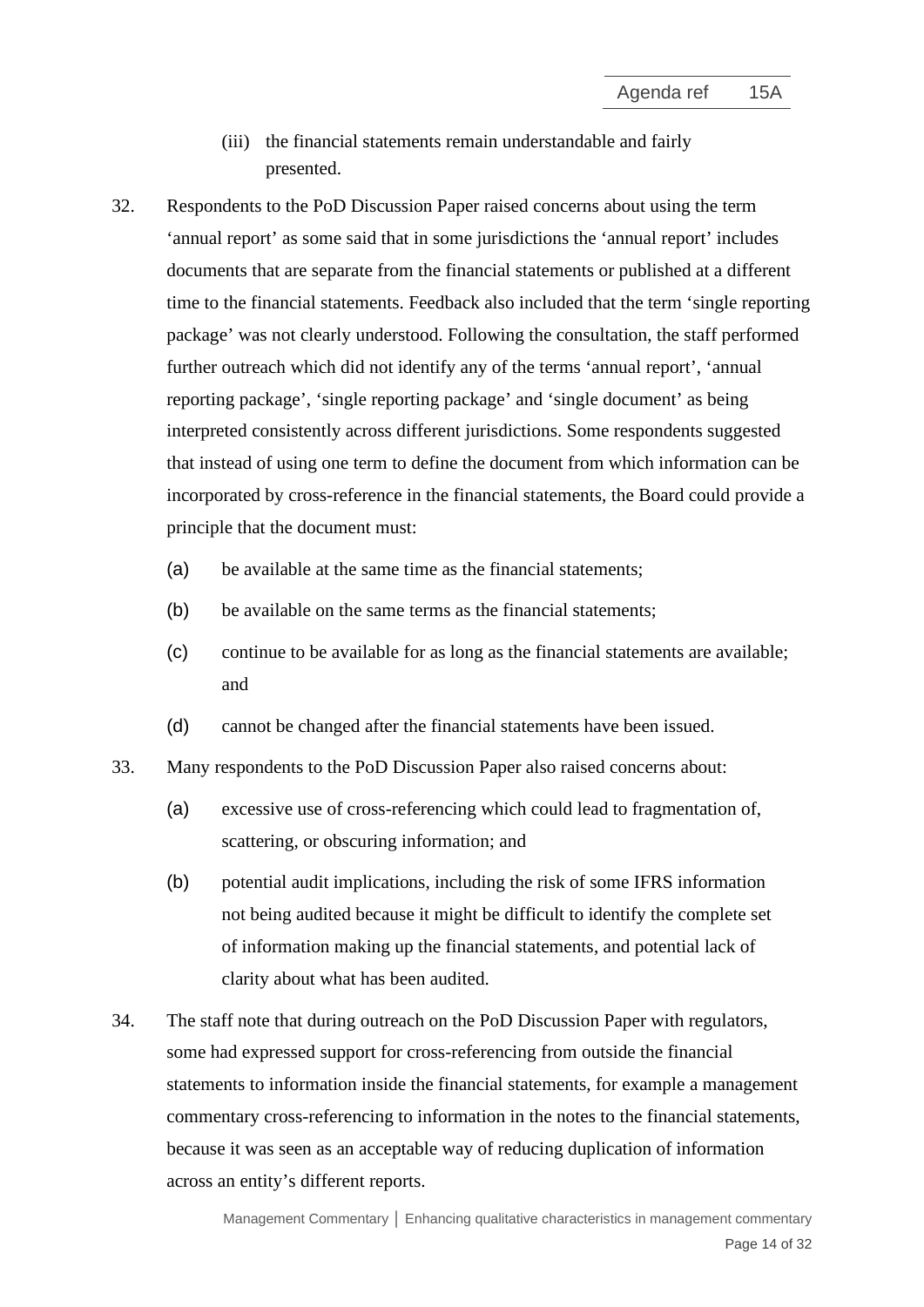#### *Other standard-setters' approaches*

- <span id="page-14-0"></span>35. The staff reviewed what other standard-setters allow. Details can be found in Appendix A. In summary, the staff note the following different approaches to incorporating information by cross-reference:
	- (a) only allowed to financial statements;
	- (b) only allowed to other reports within the same report that management commentary forms part of (eg annual report);
	- (c) implicitly allowed to filed documents, by not allowing it to documents which are not filed with the regulator (such as investor presentations); and
	- (d) prohibited outright.

#### *Discussion with consultative groups*

- <span id="page-14-1"></span>36. The staff asked members of the various consultative groups for their views on this topic. Detailed feedback can be found in Appendix B. Some of the concerns raised were similar to those raised in the responses to the PoD Discussion Paper as discussed in paragraphs 32–34. Most members of the consultative groups agreed that crossreferencing to financial statements would be useful, particularly as management commentary is intended to provide a commentary on and context to the financial statements. However, some members expressed concerns about incorporating information by cross-reference to reports other than the financial statements because in their view:
	- (a) management commentary should contain all relevant information and be a stand-alone document (and as a result it may be necessary to sometimes duplicate information)—a few members expressed the view that even information from the financial statements should be duplicated such that management commentary is a stand-alone document;
	- (b) cross-referencing, particularly if done excessively or if there are long chains of cross-referencing, contributes to fragmentation of information and there is a risk that primary users may miss material information by having to search for that information elsewhere; and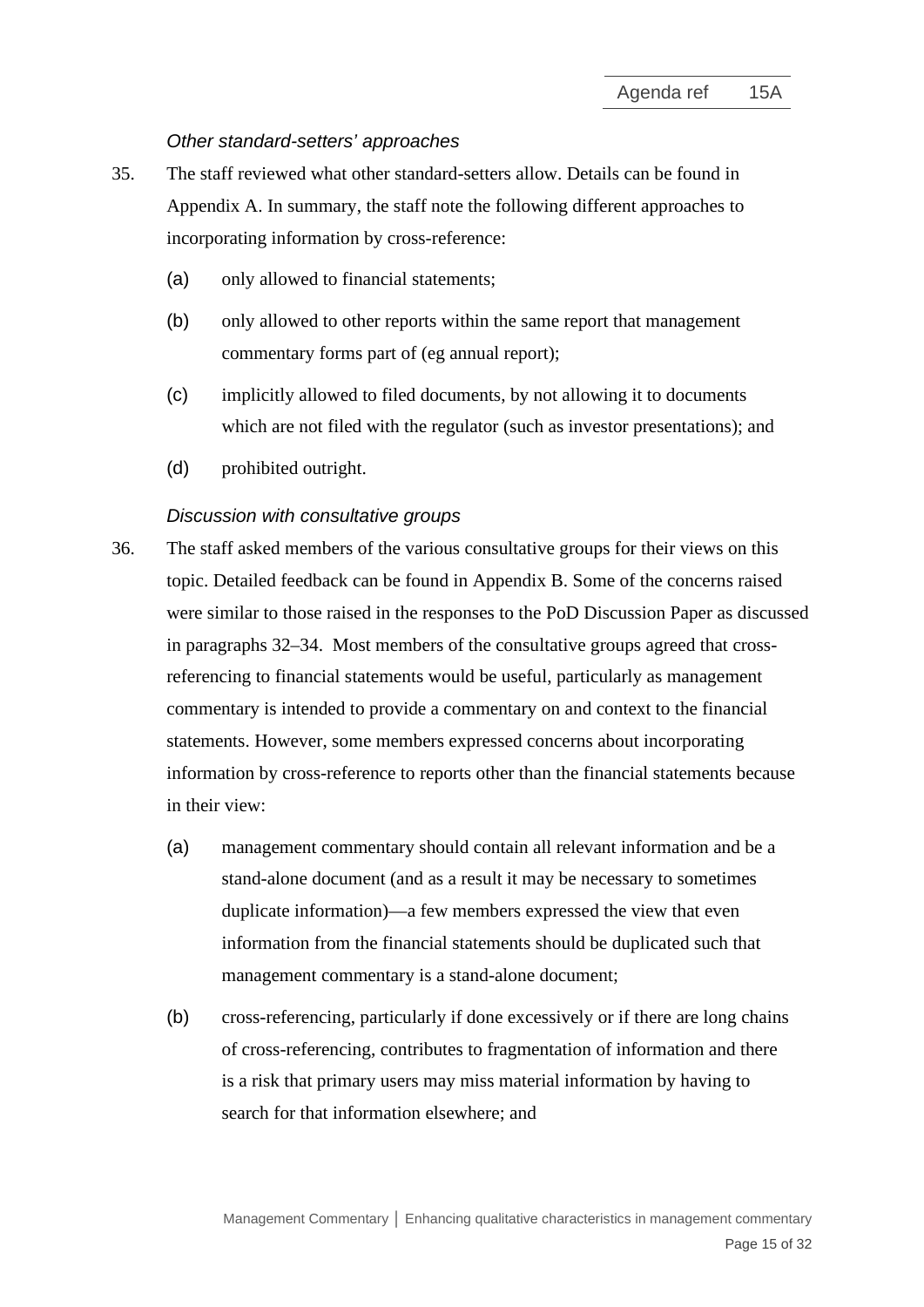- (c) there is a risk that preparers could be discouraged from reporting material information in the management commentary.
- <span id="page-15-0"></span>37. Some other members of the consultative groups were of the view that crossreferencing to other reports was acceptable if those reports:
	- (a) were filed in a single report together with management commentary, ie in what is often referred to as the annual report;
	- (b) formed part of the entity's annual filing requirements; or
	- (c) were prudential regulatory filings which are publicly available, such as Basel Pillar III reporting in the banking sector and Solvency II reporting in the insurance sector.

## *Analysis*

- 38. Based on the above research and analysis, the staff identified three alternatives on how to approach incorporating information by cross-reference in the revised Practice Statement:
	- (a) permit incorporation of information by cross-reference (see paragraphs [41–](#page-16-0) [44\)](#page-17-0);
	- (b) prohibit incorporation of information by cross-reference so that management commentary is a stand-alone document; or
	- (c) stay silent on incorporating information by cross-reference, as is the case in the existing Practice Statement, as discussed in paragraph 27.
- 39. The staff do not recommend a prohibition because incorporating information by cross-reference:
	- (a) could address concerns about lack of conciseness and duplication across an entity's reports;
	- (b) at least in some cases, notably cross-reference to financial statements, is generally supported by most stakeholders; and
	- (c) in some jurisdictions is allowed within the report which management commentary forms part of—this is consistent with the approach adopted in the PoD Discussion Paper as discussed in paragraph 31(b)(ii).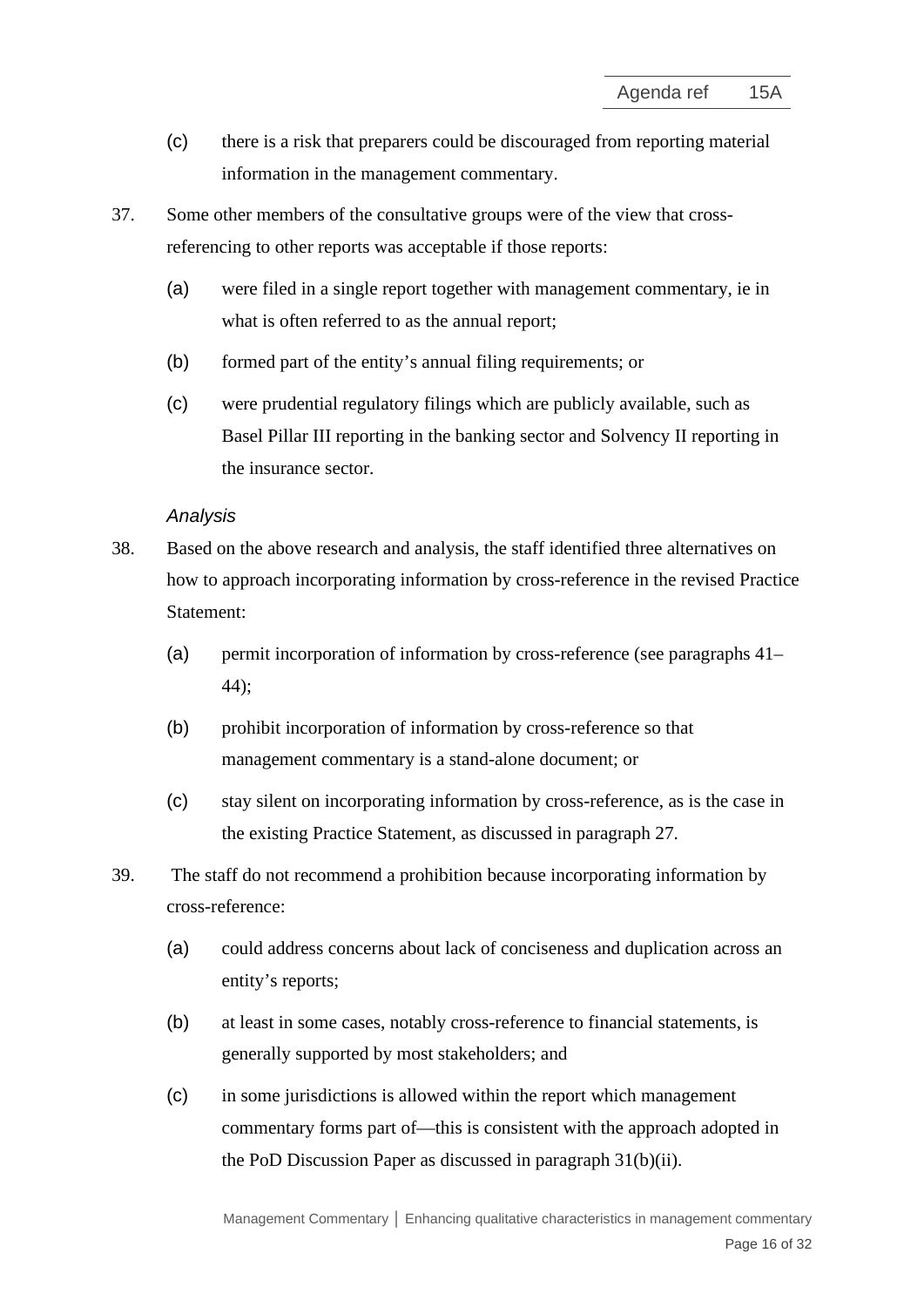- 40. Similarly, the staff do not recommend that the revised Practice Statement stays silent on incorporating information by cross-reference, because there is a risk that without principles or guidance, cross-referencing could be used excessively, leading to fragmented information and reduced understandability.
- <span id="page-16-0"></span>41. Therefore, the staff recommend that incorporating information by cross-reference should be permitted, subject to principles and guidance supporting those principles, as discussed in the following paragraphs.
- <span id="page-16-1"></span>42. The staff recommend including an overarching principle in the revised Practice Statement that incorporating information in management commentary by crossreference means that such information is part of the management commentary and is therefore subject to all the requirements of the Practice Statement and must possess the qualitative characteristics of useful information. Including this principle would also mean that the information incorporated in management commentary by crossreference would be subject to the same level of assurance as applied to management commentary. In addition, the staff recommend that the principle states that incorporating information by cross-reference must help avoid duplication and must not hinder understandability and neutrality of management commentary as a whole. This would help limit excessive cross-referencing which could obscure information.
- 43. In addition, the staff recommend including the following guidance to enhance the understandability of management commentary when information is incorporated by cross-reference and to meet the overarching principle discussed in paragraph 42:
	- (a) the reference should be to a precisely specified part of the other document, so that it is clear which information is being incorporated in management commentary;
	- (b) the information incorporated by cross-reference must be current at the date the management commentary is approved and cannot be changed after the management commentary has been approved (unless the change is highlighted in an updated management commentary);
	- (c) if the information incorporated by cross-reference was part of a report which was up to a period that was different from the period being covered by management commentary, management must indicate in management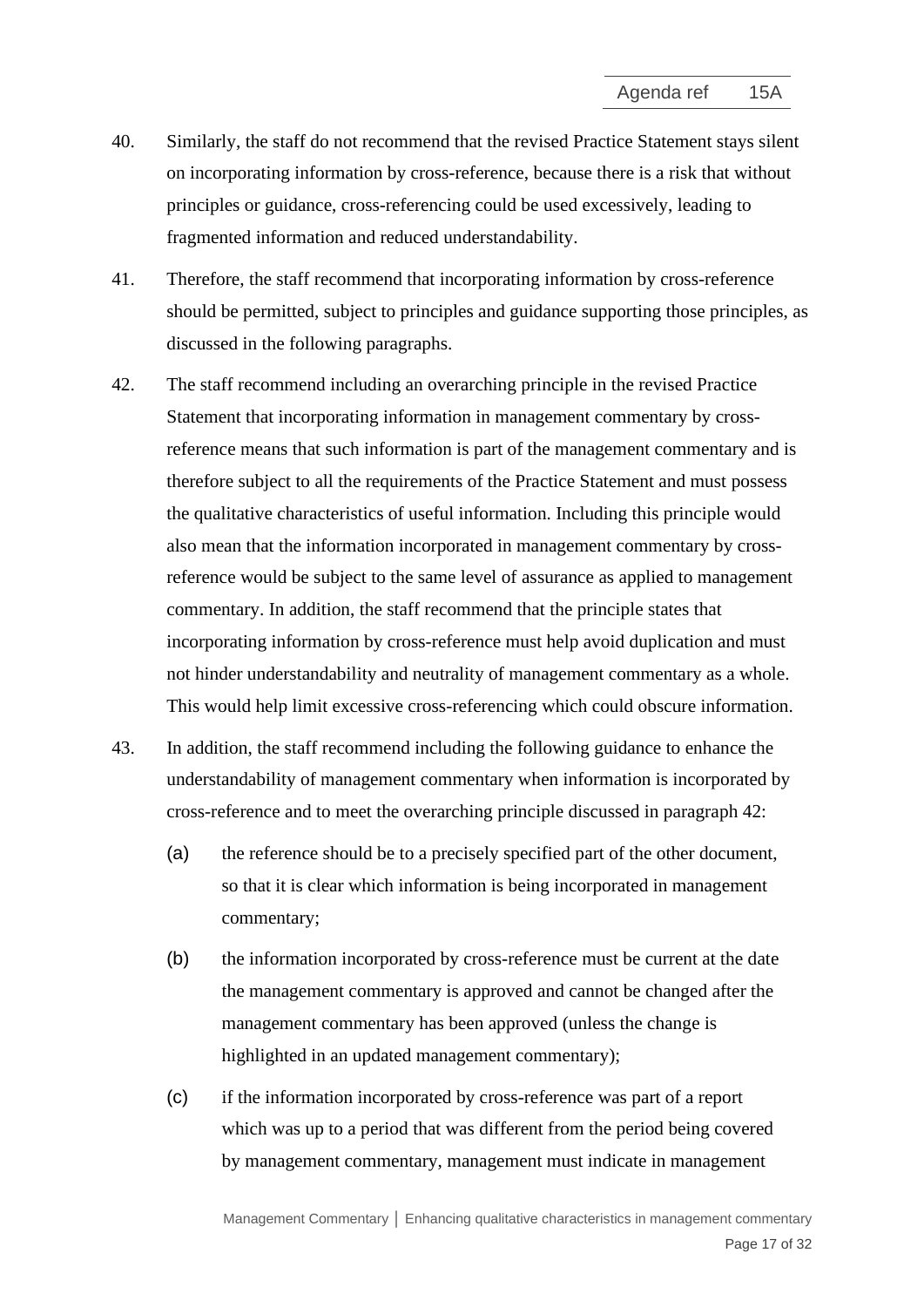commentary the cut-off date for that information and explain any subsequent events in relation to that information up to the date of the management commentary; and

- (d) if the information incorporated by cross-reference is in a digitally available report, that report should provide a digital link back to the management commentary where the reference is being made. Some members of the consultative groups called this giving users a 'return ticket' back to the original location.
- <span id="page-17-0"></span>44. Furthermore, the staff recommend including guidance on which reports host information incorporated by cross-reference. The staff do not think that incorporation of information by cross-reference should be limited only to the financial statements, because as mentioned in paragraph [37,](#page-15-0) some stakeholders suggested it may be appropriate to cross-refer to some of the entity's other reports, in particular to reports in the same reporting package which management commentary forms part of. However, as discussed in paragraph 32, there is no one term such as 'annual report' or 'single reporting package' which is interpreted consistently across different jurisdictions. Therefore, the staff recommend including in the revised Practice Statement the following conditions—that are the consequences of the overarching principle in paragraph [42—](#page-16-1)that a report containing the information to be incorporated by cross-reference must meet:
	- (a) the report must be available on the same terms, at the same time and for as long as the management commentary;
	- (b) the referenced report must be filed with the same regulatory authority as the management commentary; and
	- (c) the members of management who authorise the management commentary for issue must take the same degree of responsibility for the information included by cross-reference as they do for all information included in the management commentary directly.

## Question 2 for the Board

The staff recommend that the revised Practice Statement: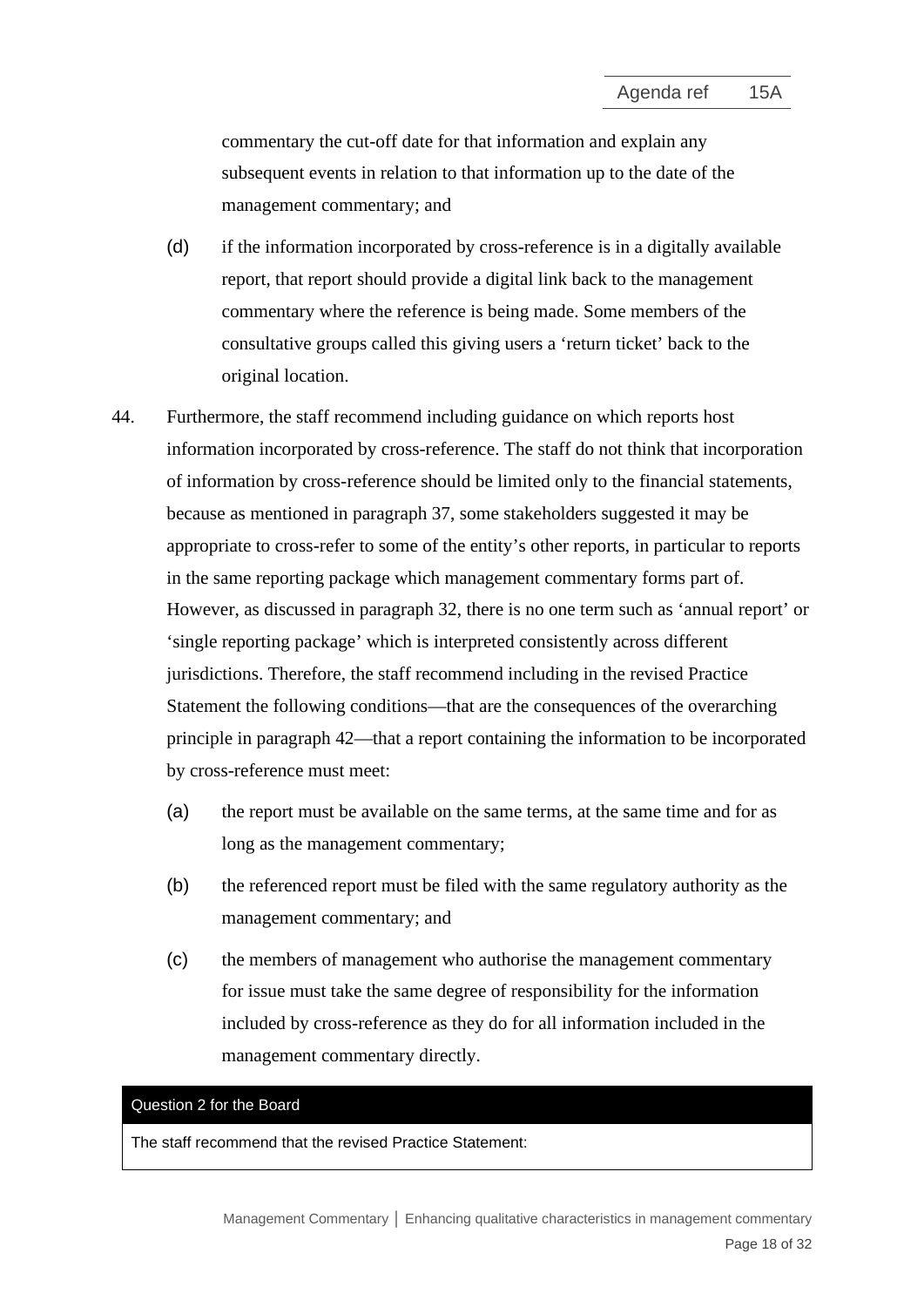- (a) includes in its discussion of understandability, the guidance in the existing Practice Statement on presentation;
- (b) includes a specific requirement, based on the description of understandability in the *Conceptual Framework*, to the need to consider conciseness;
- (c) permits incorporation of information in the management commentary by crossreference, subject to the overarching principle that the information incorporated by cross-reference is part of the management commentary, and therefore must possess the qualitative characteristics of useful financial information (as discussed in paragraph 42). To help management apply the overarching principle, the revised Practice Statement would include:
	- (i) guidance to enhance the understandability of management commentary when information is incorporated by cross-reference (as discussed in paragraph 43); and
	- (ii) conditions that a report containing the information to be incorporated by cross-reference must meet (as discussed in paragraph 44).

Do you agree with these recommendations?

# **Verifiability**

- 45. As discussed in paragraph 8, primary users want management commentary to be verifiable and they want to be able to corroborate and trust information presented by management, but are not always able to do so. Some members of the consultative groups, particularly users, thought that the characteristic of verifiability should be discussed in the guidance because they want information to be reliable and easily corroborated.
- 46. However, other members of the consultative groups raised the concern that requiring verifiability could be an obstacle to disclosing information based on management's judgements and forward-looking information. Some standard-setters tend to associate verifiability with assurance because the *Conceptual Framework* discusses verification by observation and recalculation (which an auditor may be more in a position to do than a user), and some members of the Accounting Standards Advisory Forum were of the view that discussing verifiability in the Practice Statement could appear to imply a requirement for assurance over the management commentary.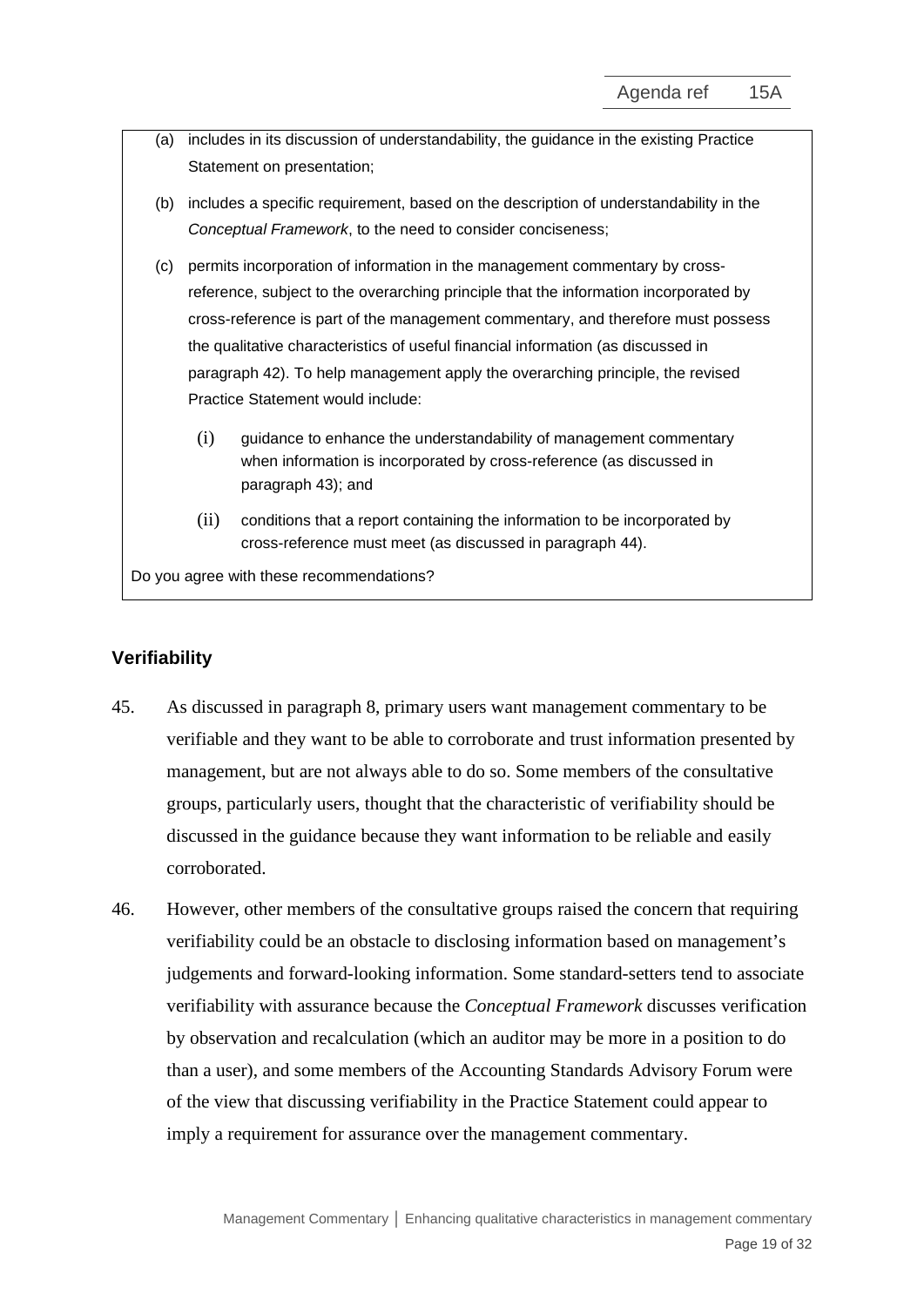47. As is consistent with the overall approach to guidance on qualitative characteristics set out in paragraph 10(a), the staff recommend including in the revised Practice Statement a description of verifiability based on paragraph 2.30 of the *Conceptual Framework* which explains that:

> Verifiability helps assure users that information faithfully represents the economic phenomena it purports to represent. Verifiability means that different knowledgeable and independent observers could reach consensus, although not necessarily complete agreement, that a particular depiction is a faithful representation.

48. Furthermore, the staff think that the explanation in paragraph 2.32 of the *Conceptual Framework* addresses the concern discussed in paragraph 46 that some types of information included in management commentary may not be verifiable and recommend incorporating that explanation in the description of verifiability in the Practice Statement:

> It may not be possible to verify some explanations and forwardlooking financial information until a future period, if at all. To help users decide whether they want to use that information, it would normally be necessary to disclose the underlying assumptions, the methods of compiling the information and other factors and circumstances that support the information.

- 49. As discussed in paragraph BC44 of Basis for Conclusions on the existing Practice Statement, 'information in management commentary, including forward-looking information, can possess the qualitative characteristic of verifiability [and…] the test to ensure verifiability may be one of reasonableness: do the assumptions that support forward-looking information in financial reports make sense?'. September 2019 Agenda Paper 15A discussed guidance on how to provide information which is free from error. The staff believe that such guidance would be consistent with the approach in paragraph 10(b) and would promote transparency about assumptions, methods of calculation and about where judgement is exercised, and therefore support verifiability. That guidance explains that management should:
	- (a) distinguish information based on judgement from factual information; and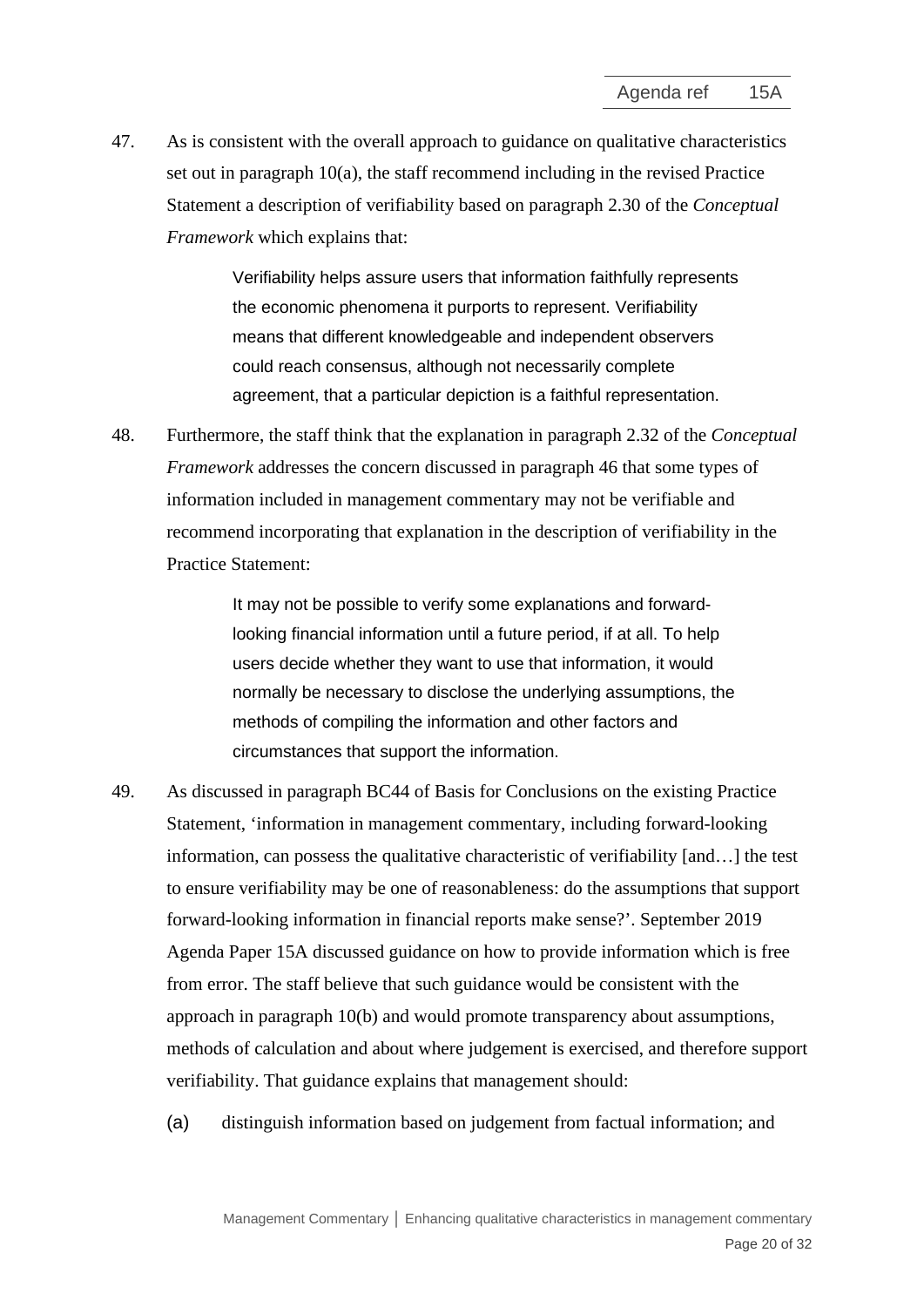- (b) explain the process and sources used to produce the information and its limitations and describe assumptions and methods of calculation used.
- 50. Furthermore, to address the concern that verifiability could appear to imply a requirement for assurance over the management commentary, as discussed in paragraph 46, the staff recommend retaining the statement in the existing Practice Statement that it does not mandate the level of assurance to which management commentary should be subjected.

### Question 3 for the Board

The staff recommend that the revised Practice Statement:

- (a) includes a description of verifiability based on paragraphs 2.30 and 2.32 of the *Conceptual Framework*;
- (b) requires management to:
	- (i) distinguish information based on judgement from factual information; and
	- (ii) explain the process and sources used to produce the information and its limitations and describe assumptions and methods of calculation used; and
- (c) retains the statement that it does not mandate the level of assurance to which management commentary should be subjected.

Do you agree with these recommendations?

# **Timeliness**

- 51. The staff have heard some concerns raised by users about the timing of financial reporting, including management commentary, which may be published long after an event has taken place. Until then, users may have to use other information provided by an entity, for example, press releases, for their analysis. However, those users still find management commentary useful even if only for confirmatory value.
- 52. The existing Practice Statement refers to timeliness only when referring to the enhancing qualitative characteristics but does not provide any further guidance. As is consistent with the overall approach to guidance on qualitative characteristics set out in paragraph 10(a), the staff recommend including in the revised Practice Statement a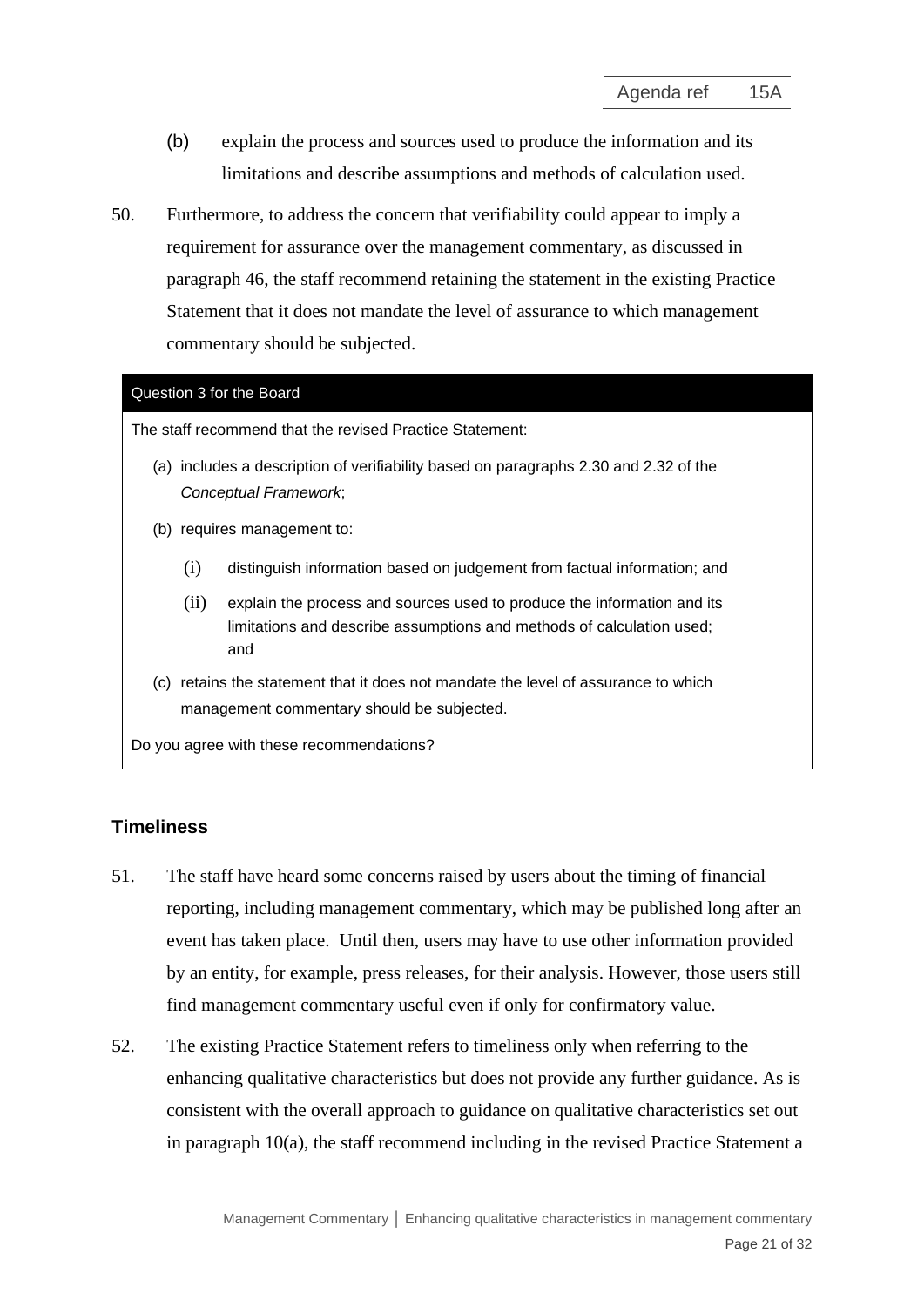description of timeliness based on paragraph 2.33 of the *Conceptual Framework* which describes timeliness as:

…having information available to decision-makers in time to be capable of influencing their decisions. Generally, the older the information is the less useful it is. However, some information may continue to be timely long after the end of a reporting period because, for example, some users may need to identify and assess trends.

- 53. In addition, the staff recommend that the revised Practice Statement should include guidance stating that management commentary is more useful if it is published at the same time as the financial statements or soon after them, because it provides context for the financial statements.
- 54. The staff do not recommend adding further comments on timeliness because:
	- (a) the timing of publication is a local jurisdictional and regulatory matter; and
	- (b) management commentary can still have confirmatory value, and therefore be useful, even if published after the financial statements, because it can help primary users to confirm whether their previous assessments are still valid.

#### Question 4 for the Board

The staff recommend that the revised Practice Statement:

- (a) includes a description of timeliness based on paragraphs 2.33 of the *Conceptual Framework*;
- (b) states that management commentary is more useful if it is published at the same time as the financial statements or soon after them.

Do you agree with these recommendations?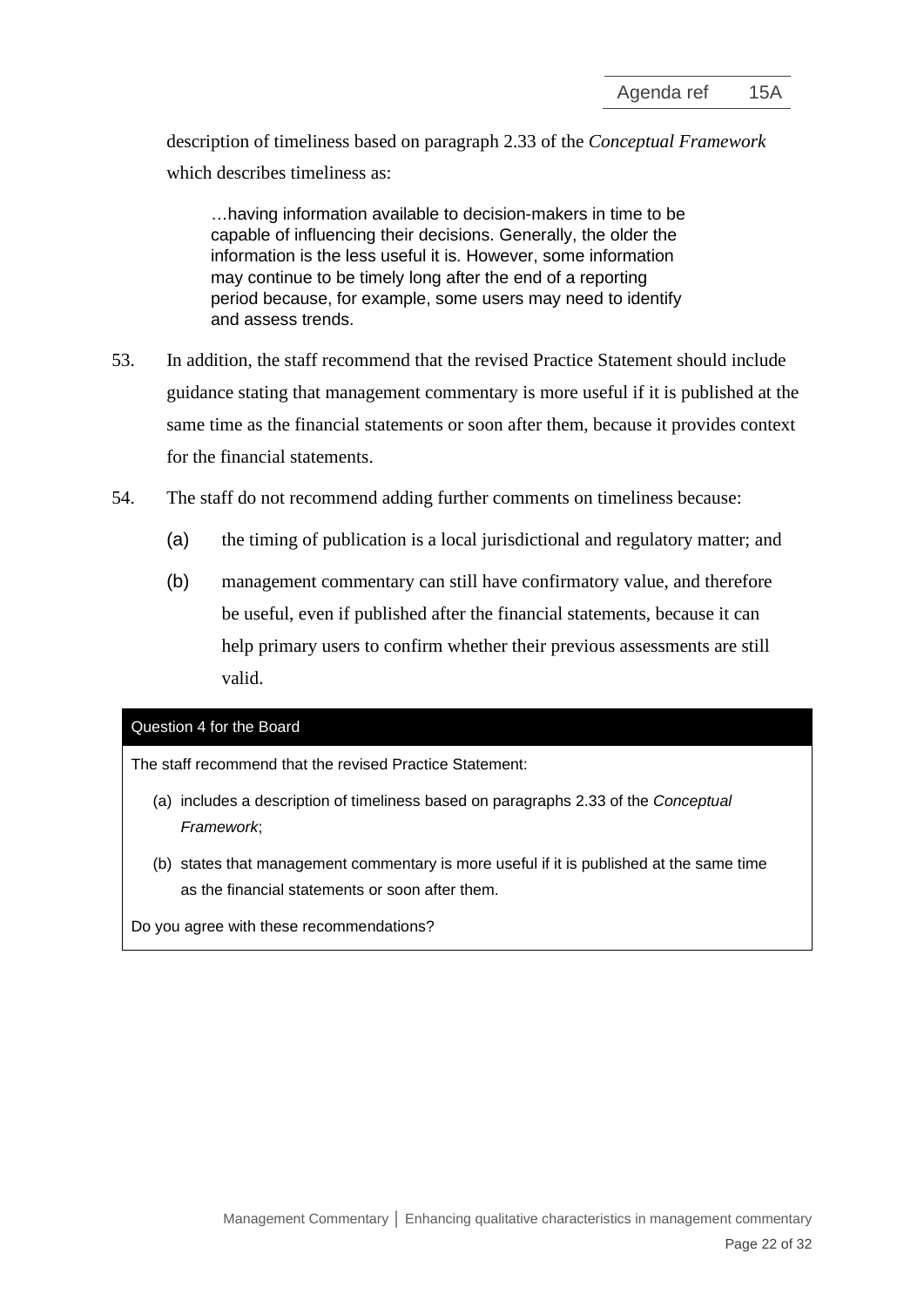# **Appendix A—Analysis of other standard-setters' requirements or guidance on cross-referencing**

| <b>Standard-setter</b>                                                                 | Requirements or guidance on cross-referencing                                                                                                                                                                                                                                                                                                                                                                                                                                                                                                                                                                                                                      |  |
|----------------------------------------------------------------------------------------|--------------------------------------------------------------------------------------------------------------------------------------------------------------------------------------------------------------------------------------------------------------------------------------------------------------------------------------------------------------------------------------------------------------------------------------------------------------------------------------------------------------------------------------------------------------------------------------------------------------------------------------------------------------------|--|
| <b>Financial Reporting</b><br>Council (FRC) Guidance<br>on the Strategic Report-<br>UK | The Guidance on the Strategic Report distinguishes between cross-<br>referencing and sign-posting. Cross-referencing is intended to mean<br>that the cross-referred information forms part of the strategic report.<br>Cross-referencing (ie incorporating information in the strategic report<br>by cross-referencing) is only allowed to other parts of the annual<br>report which the strategic report forms part of, ie the financial<br>statements or the directors' report, including the corporate governance<br>report.                                                                                                                                    |  |
|                                                                                        | <b>Extracts on cross-referencing:</b>                                                                                                                                                                                                                                                                                                                                                                                                                                                                                                                                                                                                                              |  |
|                                                                                        | Cross-referencing within the annual report<br>3.16 In some instances, it may be helpful to group together similar or related<br>disclosure requirements arising from different legal or regulatory requirements<br>that apply to different components of the annual report. This will reduce<br>duplication and enable linkages to be highlighted and explained clearly in one<br>place.                                                                                                                                                                                                                                                                           |  |
|                                                                                        | 3.17 Where information satisfying a disclosure requirement that applies to the<br>strategic report is presented outside of that component, cross-referencing<br>must be used in order for the disclosure requirement to be met. Cross-<br>references should be clear and specific. Cross-referencing may also be<br>applied to other components of the annual report.                                                                                                                                                                                                                                                                                              |  |
|                                                                                        | 3.18 The use of cross-referencing should be limited to when a piece of<br>information would tell the company's story more effectively if it were located in<br>another component of the annual report.                                                                                                                                                                                                                                                                                                                                                                                                                                                             |  |
|                                                                                        | 6.20 Similarly, there are many examples where separate sources of<br>requirements that apply to different components of the annual report result in<br>the disclosure of related information. While each component of the annual<br>report is independently useful, more<br>valuable insight can be provided if the strategic report highlights and explains<br>linkages between the information disclosed in them.                                                                                                                                                                                                                                                |  |
|                                                                                        | 6.21 The most appropriate method of dealing with these linked requirements<br>will depend on factors such as the nature of the information and any<br>regulatory requirements specific to the disclosures being made. The methods<br>are closely linked to the guidance on the placement of information in the<br>annual report set out in Section 3 and may involve the use of cross-<br>referencing or signposting or combining related disclosures. Where cross-<br>referencing or signposting is used, care should be taken that the nature of the<br>relationship or interdependency is adequately explained, rather than just<br>highlighting its existence. |  |
|                                                                                        | 6.22 It is probable that the information related to some disclosure<br>requirements will be relevant to several different parts of the annual report.<br>Where this is the case, directors will need to consider how the linkages<br>between these discrete disclosure requirements can be highlighted and<br>explained in the most efficient and understandable way.                                                                                                                                                                                                                                                                                              |  |
|                                                                                        | 6.23 The duplication of information should generally be avoided as it usually<br>leads to unnecessary volumes of disclosure detracting from the<br>understandability and usefulness of the annual report as a whole. This can be<br>achieved by using signposting or cross-referencing. In some cases, it may be                                                                                                                                                                                                                                                                                                                                                   |  |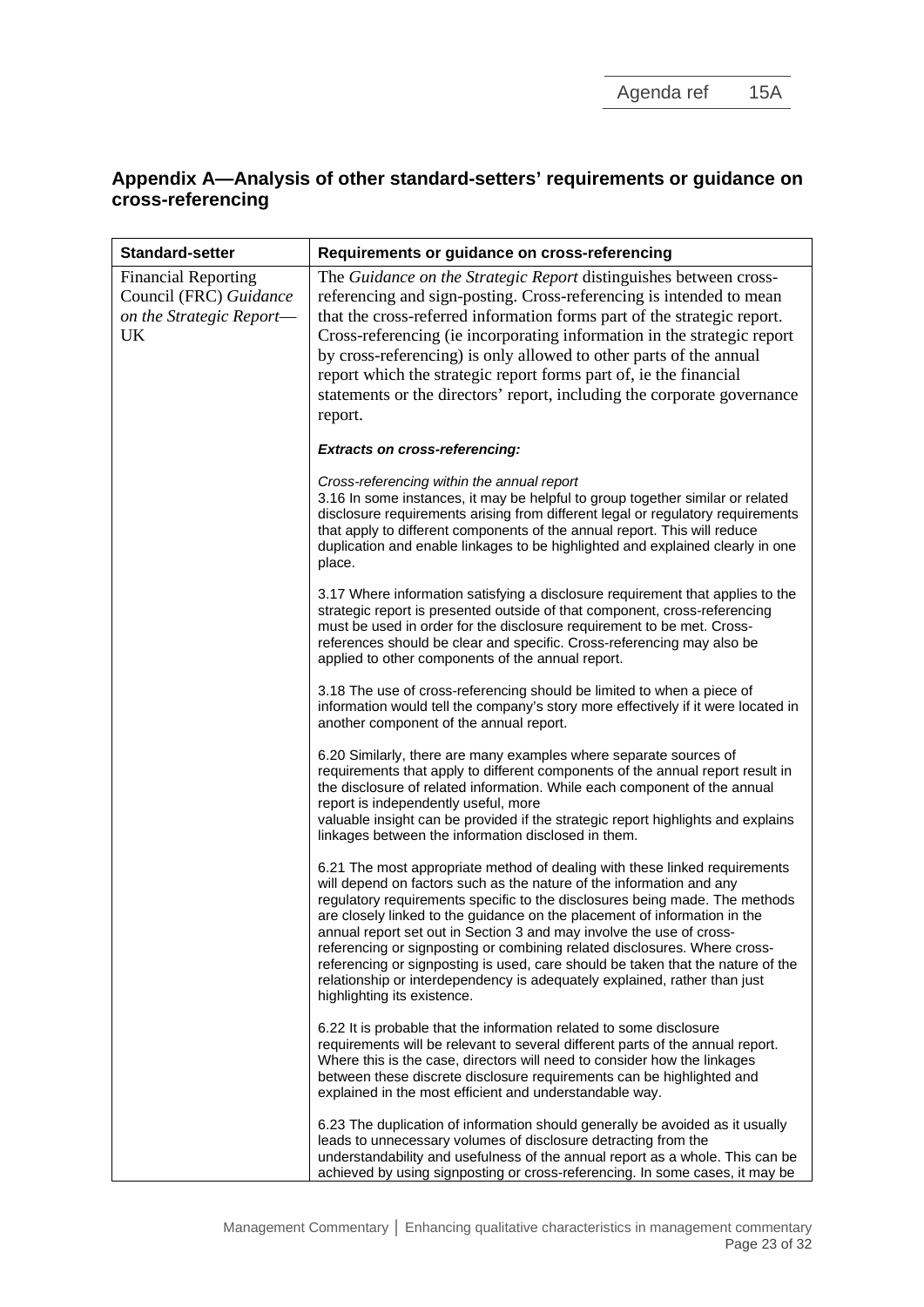| <b>Standard-setter</b>                                                      | Requirements or guidance on cross-referencing                                                                                                                                                                                                                                                                                                                                                                                                                                                                                                                                                                                                                                                                    |  |
|-----------------------------------------------------------------------------|------------------------------------------------------------------------------------------------------------------------------------------------------------------------------------------------------------------------------------------------------------------------------------------------------------------------------------------------------------------------------------------------------------------------------------------------------------------------------------------------------------------------------------------------------------------------------------------------------------------------------------------------------------------------------------------------------------------|--|
|                                                                             | necessary to repeat certain pieces of information, although this should be<br>limited to circumstances when this would tell the company's story more<br>effectively.                                                                                                                                                                                                                                                                                                                                                                                                                                                                                                                                             |  |
|                                                                             | 7B.86 There are a number of directors' report disclosure requirements that are<br>closely related to matters that should be considered for inclusion in the<br>strategic report. Where this information is also necessary for an understanding<br>of the development, performance, position or future prospects of the business,<br>it should be included as part of the strategic report. However, where the<br>information is not necessary for that purpose, these disclosures should be<br>included in the directors' report. In such cases, a signpost enabling<br>shareholders to drill-down to this information should be considered when it is<br>related to matters covered in the strategic report. [] |  |
|                                                                             | 9.2 [] disclosures that are included in the strategic report by cross-reference<br>to another part of the annual report must also be sent to shareholders along<br>with the main body of the strategic report in order to comply with the law.                                                                                                                                                                                                                                                                                                                                                                                                                                                                   |  |
|                                                                             | <b>Glossary definitions</b><br>Cross-referencing: A means by which an item of information, which has been<br>disclosed in one component of an annual report, can be included as an<br>integral part of another component of the annual report. A cross-reference<br>should specifically identify the nature and location of the information to which it<br>relates in order for the disclosure requirements of a component to be met<br>through the relocated information. A component is not complete without the<br>information to which it cross-references. Cross-referenced information must be<br>located within the annual report. Cross-referencing is different to signposting.                         |  |
|                                                                             | Signposting: A means by which a shareholder's attention can be drawn to<br>complementary information that is related to a matter<br>disclosed in a component of the annual report. A component must meet its<br>legal and regulatory requirements without reference to signposted information.<br>Signposts should make clear that the complementary information does not<br>form part of the component from which it is signposted. Signposted<br>information may be located either within or separately from the annual report.<br>Signposting is different to cross-referencing.                                                                                                                              |  |
| <b>REGULATORY GUIDE</b><br>247: Effective disclosure<br>in an operating and | The guide does not permit cross-referencing to other reports other than<br>the financial statements, and all required information must be included<br>in the operating and financial review itself:                                                                                                                                                                                                                                                                                                                                                                                                                                                                                                              |  |
| financial review-<br>Australia                                              | RG247.15:<br>All information required under s299A must be included in the body of the OFR<br>itself. An OFR cannot incorporate by reference other documents (outside of<br>the financial report) or rely on the fact that relevant information may have<br>previously been disclosed to the market (e.g. in continuous disclosure<br>announcements) to satisfy the requirements of s299A. Depending on the<br>circumstances, an entity's OFR may need to include more or less detail about<br>an event than has been previously disclosed in a continuous disclosure notice.<br>It may be appropriate to cross-refer to more detail in the financial report to<br>which the OFR is attached.                     |  |
| German Accounting<br>Standard (GAS 20) Group<br>Management Report-          | The Standard does not make explicit reference to cross-referencing but<br>for some specific disclosures, it includes the following in relation to<br>cross-referencing to the financial statements:                                                                                                                                                                                                                                                                                                                                                                                                                                                                                                              |  |
| Germany                                                                     | 'The disclosures in accordance with paras [X] may be omitted if they are<br>required to be disclosed in the notes to the consolidated financial statements.<br>In such cases, reference shall be made to the appropriate note to the<br>consolidated financial statements.'                                                                                                                                                                                                                                                                                                                                                                                                                                      |  |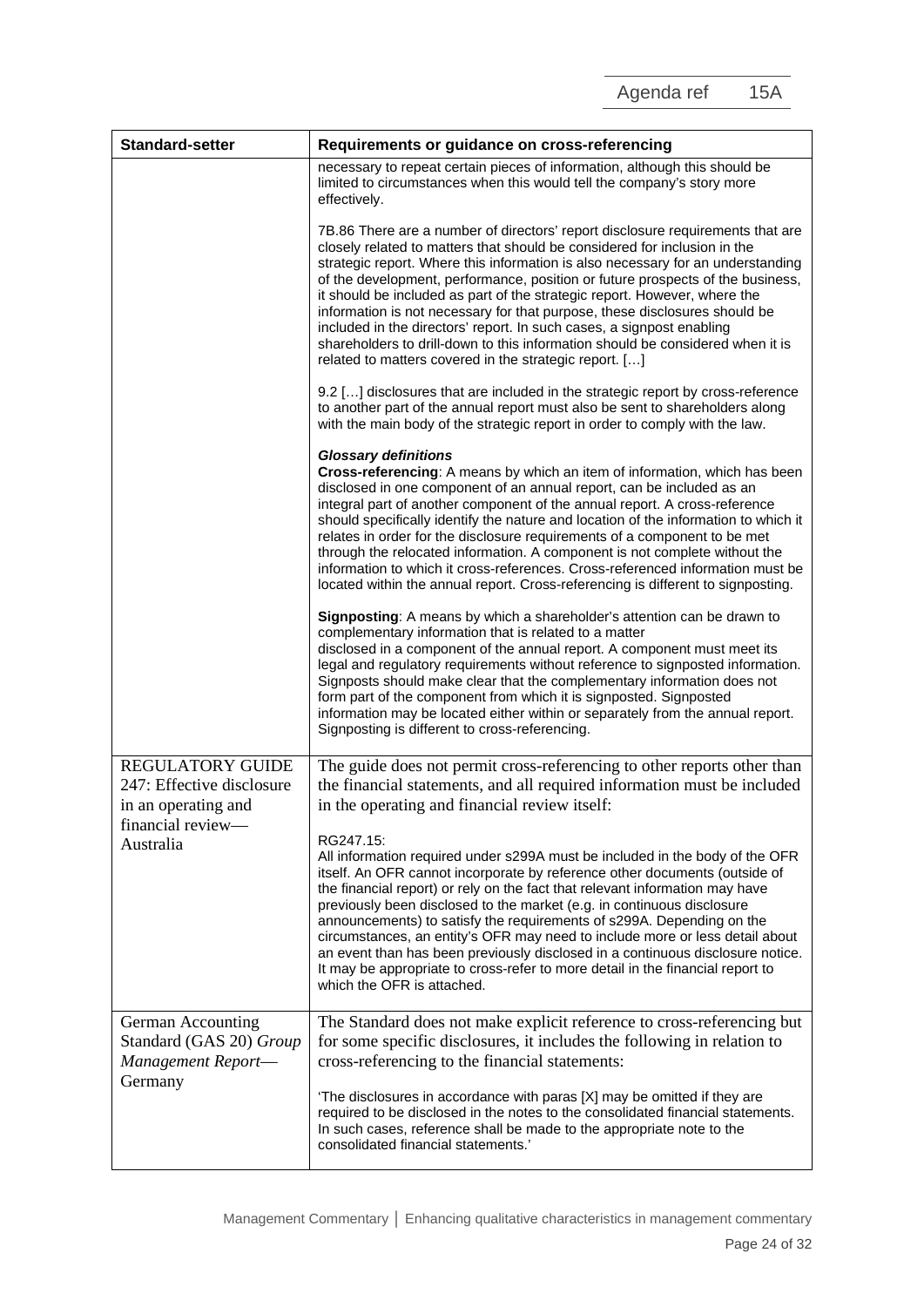| <b>Standard-setter</b>                                                                                             | Requirements or guidance on cross-referencing                                                                                                                                                                                                                                                                                                                                                                                                                                                                                                                                                                                                                                                                                                                                        |
|--------------------------------------------------------------------------------------------------------------------|--------------------------------------------------------------------------------------------------------------------------------------------------------------------------------------------------------------------------------------------------------------------------------------------------------------------------------------------------------------------------------------------------------------------------------------------------------------------------------------------------------------------------------------------------------------------------------------------------------------------------------------------------------------------------------------------------------------------------------------------------------------------------------------|
|                                                                                                                    | These disclosures relate to share capital, direct and indirect interests if<br>in excess of 10% of voting rights, compensation arrangements for the<br>executive board or employees in the event of a takeover bid, and post-<br>balance sheet events. There is no further detail on what the reference<br>should include.                                                                                                                                                                                                                                                                                                                                                                                                                                                           |
|                                                                                                                    | There is also permission to refer to the entity's website in relation to<br>the entity's corporate governance declaration. If disclosures related to<br>the corporate governance declaration are made publicly available on<br>the parent entity's website, a reference in the group management<br>report can be made to the location on the website.                                                                                                                                                                                                                                                                                                                                                                                                                                |
| <b>European Commission</b>                                                                                         | In paragraph 3.3, the guidance states:                                                                                                                                                                                                                                                                                                                                                                                                                                                                                                                                                                                                                                                                                                                                               |
| Guidelines on non-<br>financial information-<br>EU                                                                 | 'The non-financial statement may include internal cross references or<br>signposting in order to be concise, limit repetition, and provide links to other<br>information. Cross referencing and signposting should be smart and user-<br>friendly, for instance, by applying a practical rule of 'maximum one "click" out<br>of the report'.'                                                                                                                                                                                                                                                                                                                                                                                                                                        |
|                                                                                                                    | The guidance does not explain the difference between cross references<br>and signposting, but it does refer to 'internal cross references'.                                                                                                                                                                                                                                                                                                                                                                                                                                                                                                                                                                                                                                          |
| Securities Exchange<br>Commission (SEC)<br>Interpretation:<br><b>Commission Guidance</b><br>Regarding Management's | The guidance does not explicitly prohibit cross-referencing, but states<br>that all material information needs to be included in the Management's<br>Discussion and Analysis (MD&A). The guidance also includes the<br>following in relation to information reported outside the entity's filed<br>documents (see Section 3 Part A):                                                                                                                                                                                                                                                                                                                                                                                                                                                 |
| Discussion and Analysis<br>of Financial Condition<br>and Results of<br>Operations-USA                              | 'if companies disclose material information (historical or forward-looking)<br>other than in their filed documents (such as in earnings releases or publicly<br>accessible analysts' calls or companion website postings) they also should<br>evaluate that material information to determine whether it is required to be<br>included in MD&A, either because it falls within a specific disclosure<br>requirement or because its omission would render misleading the filed<br>document in which the MD&A appears. We are not seeking to sweep into<br>MD&A all the information that a company communicates. Rather, companies<br>should consider their communications and determine what information is<br>material and is required in, or would promote understanding of, MD&A.' |
| <b>Chartered Professional</b><br>Accountants (CPA)                                                                 | The CPA Canada guidance does not allow cross-referencing and states<br>that the MD&A needs to be a stand-alone document:                                                                                                                                                                                                                                                                                                                                                                                                                                                                                                                                                                                                                                                             |
| Management's Discussion<br>and Analysis-Guidance<br>on preparation and<br>disclosure-Canada                        | {Executive Summary} 'As a cornerstone of continuous disclosure, the MD&A<br>should incorporate key information needed by readers that appears<br>elsewhere.'                                                                                                                                                                                                                                                                                                                                                                                                                                                                                                                                                                                                                         |
|                                                                                                                    | [2.2] 'The MD&A must be a self-contained document that complements and<br>supplements the financial statements. The MD&A must be capable of being<br>read by itself and should not address any aspects of the story it tells by asking<br>the readers to look to other documents. While ensuring the MD&A is<br>integrated with the financial statements, it is important to note that cross-<br>referencing is not an option.'                                                                                                                                                                                                                                                                                                                                                      |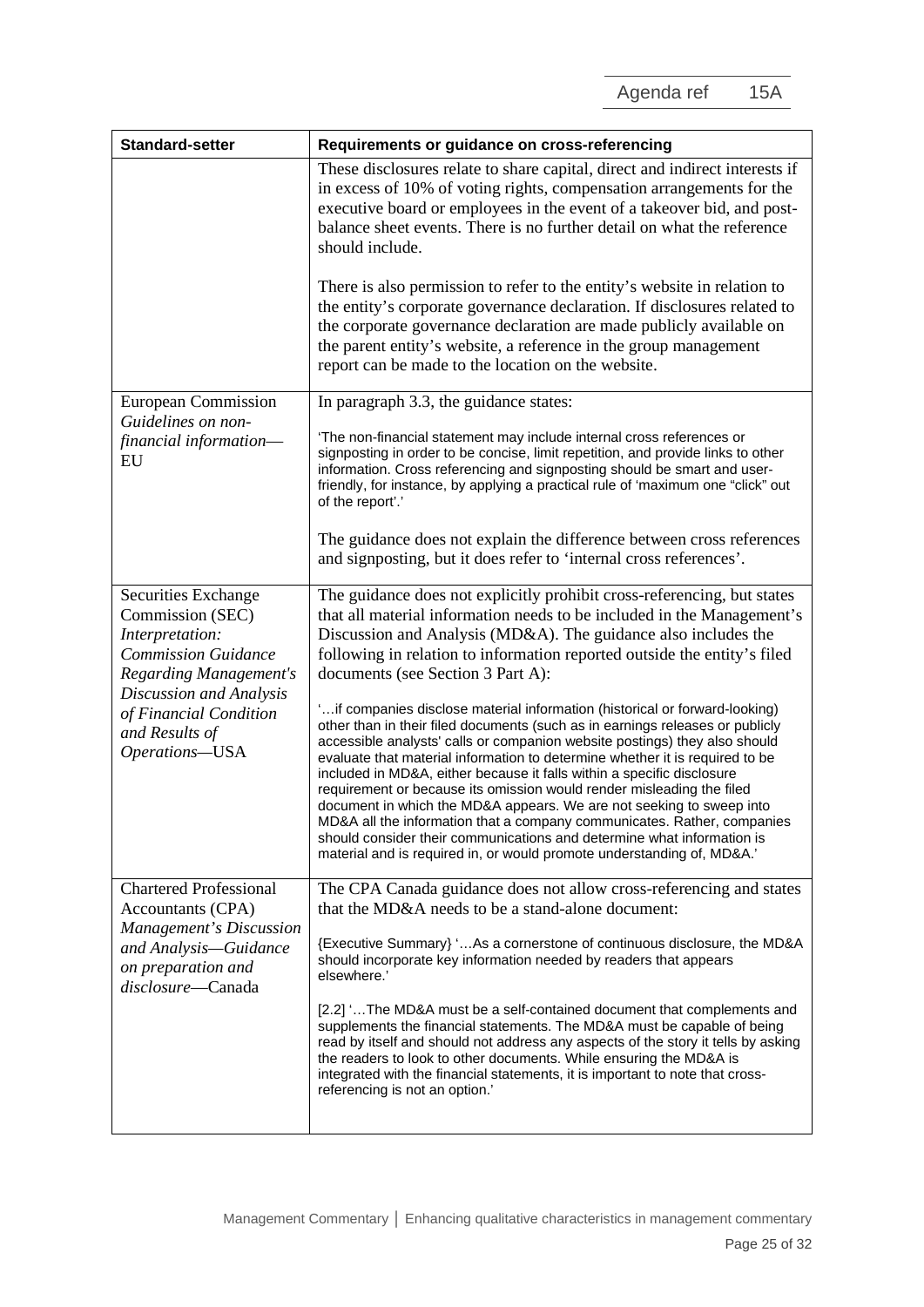| <b>Standard-setter</b>                                                                                   | Requirements or guidance on cross-referencing                                                                                                                                                                                                                                                                                                                                                                                                                |
|----------------------------------------------------------------------------------------------------------|--------------------------------------------------------------------------------------------------------------------------------------------------------------------------------------------------------------------------------------------------------------------------------------------------------------------------------------------------------------------------------------------------------------------------------------------------------------|
| International Integrated<br>Reporting Council-<br>International Integrated<br><b>Reporting Framework</b> | The <ir> Framework states the following, which seems to only refer<br/>to references to additional information (more detailed information),<br/>and not incorporating information by cross-referencing:<br/>1.16 An integrated report can provide an "entry point" to more detailed<br/>information outside the designated communication, to which it may be linked.<br/>The form of link will depend on the form of the integrated report (e.g., for a</ir> |
|                                                                                                          | paper-based report, links may involve attaching other information as an<br>appendix; for a web-based report, it may involve hyperlinking to that other<br>information).                                                                                                                                                                                                                                                                                      |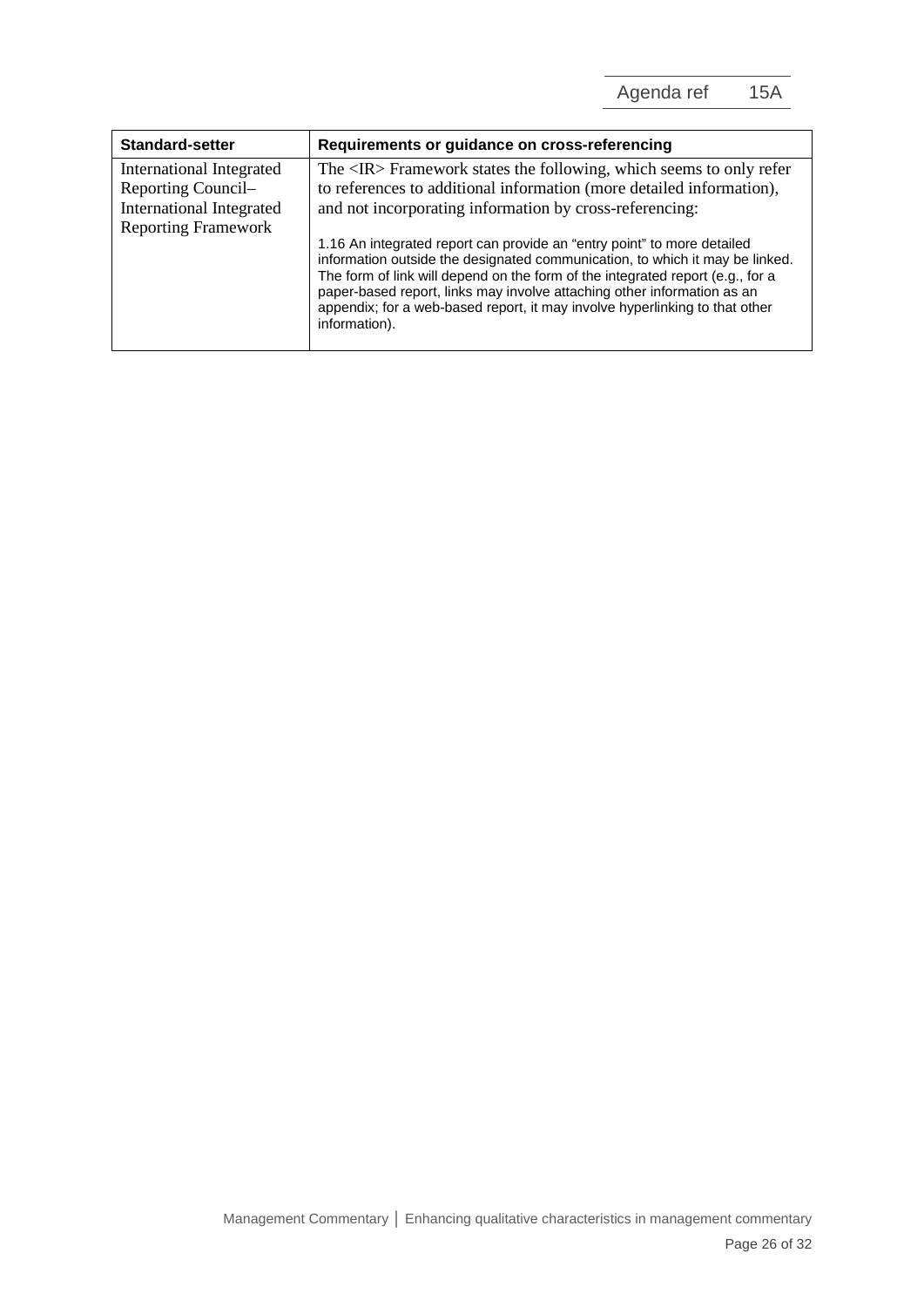# **Appendix B—Overview of the input on the enhancing qualitative received from the Board's consultative groups**

The staff discussed their proposals for guidance on comparability and understandability (in particular, the use of cross-referencing) with the Management Commentary Consultative Group (MCCG), Accounting Standards Advisory Forum (ASAF), Capital Markets Advisory Committee (CMAC) and Global Preparers Forum (GPF).

| Staff's proposals discussed with consultative<br>groups                                                                                                                                                                                                                                                                                                                                                                                                                                                                                                                                                                                                                                                                                                                     | Feedback                                                                                                                                                                                                                                                                                                                                                                                                                                                                                                                                                                                                                                                                                                                                                                                                                                                                                          | Staff's response                                                                                                                                                                                                                                                                                                                                                                                                                                                                                                                                                                                                                                                                                                                                                                                                                                                                                                                                                                                                                                       |
|-----------------------------------------------------------------------------------------------------------------------------------------------------------------------------------------------------------------------------------------------------------------------------------------------------------------------------------------------------------------------------------------------------------------------------------------------------------------------------------------------------------------------------------------------------------------------------------------------------------------------------------------------------------------------------------------------------------------------------------------------------------------------------|---------------------------------------------------------------------------------------------------------------------------------------------------------------------------------------------------------------------------------------------------------------------------------------------------------------------------------------------------------------------------------------------------------------------------------------------------------------------------------------------------------------------------------------------------------------------------------------------------------------------------------------------------------------------------------------------------------------------------------------------------------------------------------------------------------------------------------------------------------------------------------------------------|--------------------------------------------------------------------------------------------------------------------------------------------------------------------------------------------------------------------------------------------------------------------------------------------------------------------------------------------------------------------------------------------------------------------------------------------------------------------------------------------------------------------------------------------------------------------------------------------------------------------------------------------------------------------------------------------------------------------------------------------------------------------------------------------------------------------------------------------------------------------------------------------------------------------------------------------------------------------------------------------------------------------------------------------------------|
| Comparability                                                                                                                                                                                                                                                                                                                                                                                                                                                                                                                                                                                                                                                                                                                                                               |                                                                                                                                                                                                                                                                                                                                                                                                                                                                                                                                                                                                                                                                                                                                                                                                                                                                                                   |                                                                                                                                                                                                                                                                                                                                                                                                                                                                                                                                                                                                                                                                                                                                                                                                                                                                                                                                                                                                                                                        |
| Explain that to enhance comparability of information<br>in management commentary:<br>(a) The form and presentation of information<br>should take into account users' needs to<br>draw comparisons against:<br>other information provided by the<br>(1)<br>entity, whether within or outside the<br>management commentary and<br>financial statements;<br>estimates and forecasts previously<br>(11)<br>published; and<br>(iii) commonly applied definitions of the<br>measures provided.<br>Disclosure of scope, basis of preparation,<br>(b)<br>and assumptions in relation to KPIs and<br>other measures reported in management<br>commentary should be sufficient to allow<br>users to assess the limitations of<br>comparative analysis they may reasonably<br>perform. | The consultative groups broadly supported the<br>principles-based approach but had some<br>concerns about comparability with peers.<br>Some MCCG members raised concerns about<br>requiring comparability with, or reconciliations<br>to, industry measures and other measures<br>commonly provided by peers as this could lead<br>to having to disclose sensitive information.<br>A few CMAC, GPF and ASAF members<br>commented that a requirement for<br>comparability with industry peers could detract<br>from an entity's ability to explain its 'story' and<br>that disclosing metrics prevalent in its industry<br>could conflict with the principle of providing<br>information that reflects management's view if<br>management's view was that different<br>information would meet the objective of<br>management commentary better than metrics<br>prevalent in the entity's industry. | As discussed in paragraph 19(a) of this Agenda<br>Paper, the staff have clarified the guidance on<br>industry metrics and do not propose to require<br>explanations on, or reconciliations to, common<br>industry metrics if the entity has decided that<br>information provided by those metrics is not<br>relevant in its circumstances. Instead, the staff<br>recommend that management is asked to state<br>whether a performance measure used is the one<br>that is commonly used in the entity's industry and<br>explain differences in its method from the<br>commonly accepted practice and the reason for<br>such difference.<br>In addition, the staff recommend that the revised<br>Practice Statement explicitly states that although<br>comparability with other entities is desirable, this<br>should not override the requirement to provide<br>relevant entity-specific information. This would<br>help address the concerns that references to<br>comparability could encourage approaches that<br>detract from the entity's 'story'. |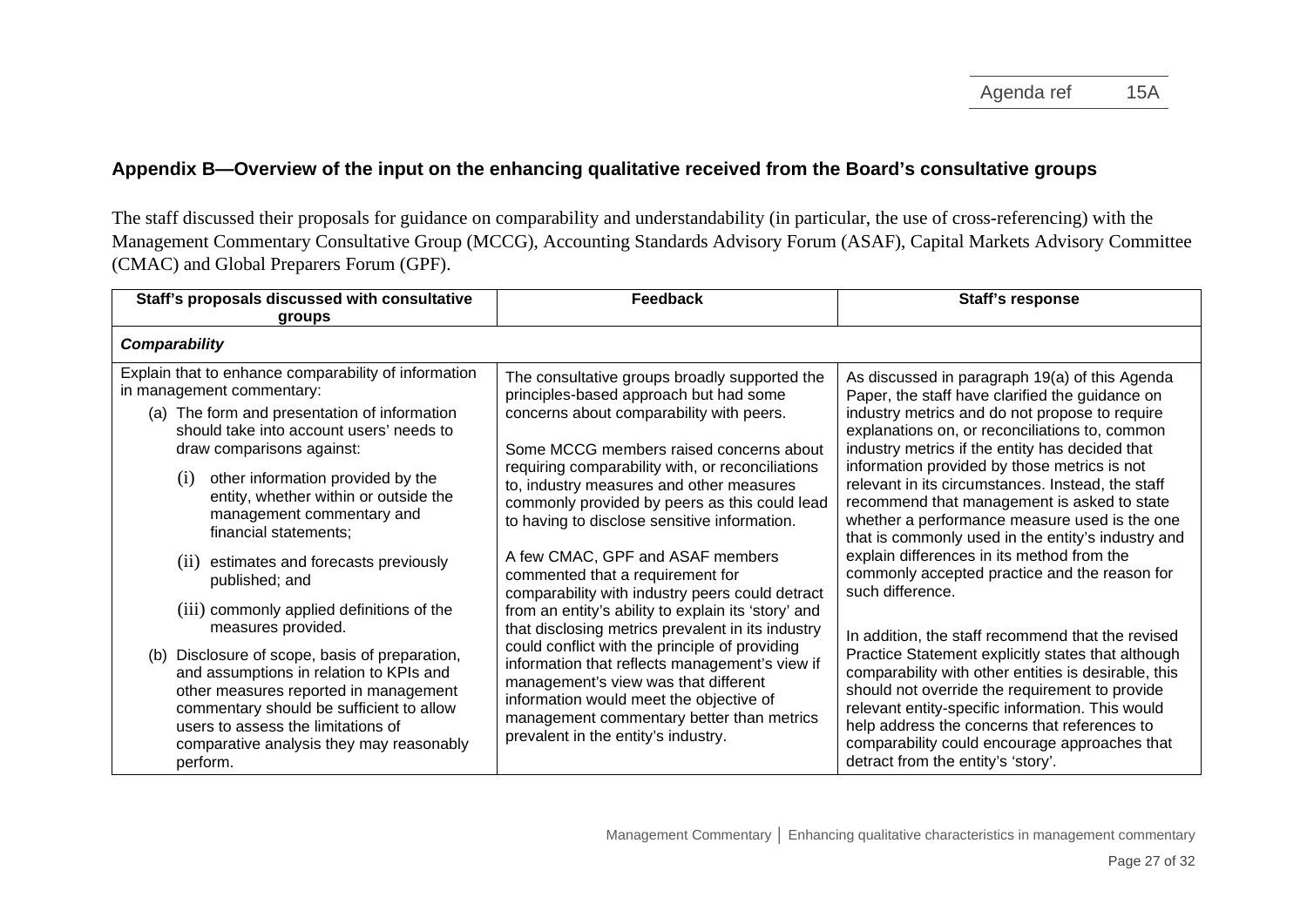| (c) Where the entity's strategy or circumstances<br>differs from that of its peers, comparability<br>may be achieved by reconciling entity-<br>specific analysis to an alternative basis of<br>presentation or calculation, such as a                                                                                                                                                                          | A few MCCG members suggested that it<br>should be clear that guidance on trend<br>information over 3-5 years referred to providing<br>historical comparative information.                                                                                                                                                                       | The staff will clarify in drafting that the<br>comparatives relate to historical information only.                                                                                                                                                                                                                                                                                                                       |
|----------------------------------------------------------------------------------------------------------------------------------------------------------------------------------------------------------------------------------------------------------------------------------------------------------------------------------------------------------------------------------------------------------------|-------------------------------------------------------------------------------------------------------------------------------------------------------------------------------------------------------------------------------------------------------------------------------------------------------------------------------------------------|--------------------------------------------------------------------------------------------------------------------------------------------------------------------------------------------------------------------------------------------------------------------------------------------------------------------------------------------------------------------------------------------------------------------------|
| common industry measure.<br>(d) Management should consider the<br>appropriate period to present each measure<br>over, taking into account that some trends<br>emerge over a period of 3-5 years.<br>In addition, explain that comparability is only an<br>enhancing qualitative characteristic of useful financial<br>information and so does not override the requirement<br>to provide relevant information. | An ASAF member cautioned that comparability<br>for narrative information is particularly difficult,<br>and that the term comparability as used for<br>financial statements may not work well for<br>management commentary. Another ASAF<br>member commented that consistency and<br>transparency would best help users assess<br>comparability. | The staff think that the guidance recommended in<br>paragraphs 18-19 promotes transparency and<br>consistency of application and should help<br>preparers produce more comparable information.<br>Furthermore, as discussed in paragraph 14 of this<br>Agenda Paper, some degree of comparability is<br>likely to be attained by providing information that<br>possesses the fundamental qualitative<br>characteristics. |
| <b>Understandability</b>                                                                                                                                                                                                                                                                                                                                                                                       |                                                                                                                                                                                                                                                                                                                                                 |                                                                                                                                                                                                                                                                                                                                                                                                                          |
| {The staff did not discuss the qualitative<br>characteristic of understandability with the<br>consultative groups, except for the proposals on<br>incorporating information by cross-reference.}                                                                                                                                                                                                               | A few MCCG members suggested that<br>guidance on communication principles, such<br>as understandability and conciseness, would<br>be helpful and may merit inclusion in the<br><b>Practice Statement.</b>                                                                                                                                       | As discussed in paragraphs 24 and 41-44 of this<br>Agenda Paper, the staff recommend to:<br>(a) retain the existing guidance on presentation of<br>information and explain how applying that<br>guidance would make information more<br>understandable;<br>(b) add a requirement to the need to consider<br>conciseness:<br>(c) include guidance on incorporating information<br>by cross-reference.                     |
|                                                                                                                                                                                                                                                                                                                                                                                                                | A CMAC member expressed the view that for<br>management commentary to be<br>understandable, it needs to be internally<br>consistent, and suggested that the Practice<br>Statement should include a principle on<br>consistency.                                                                                                                 | Internal consistency is addressed in the<br>recommended guidance on comparability which<br>refers to users needing to draw comparisons with<br>information within management commentary (see<br>paragraphs 18-19 of this Agenda Paper).                                                                                                                                                                                  |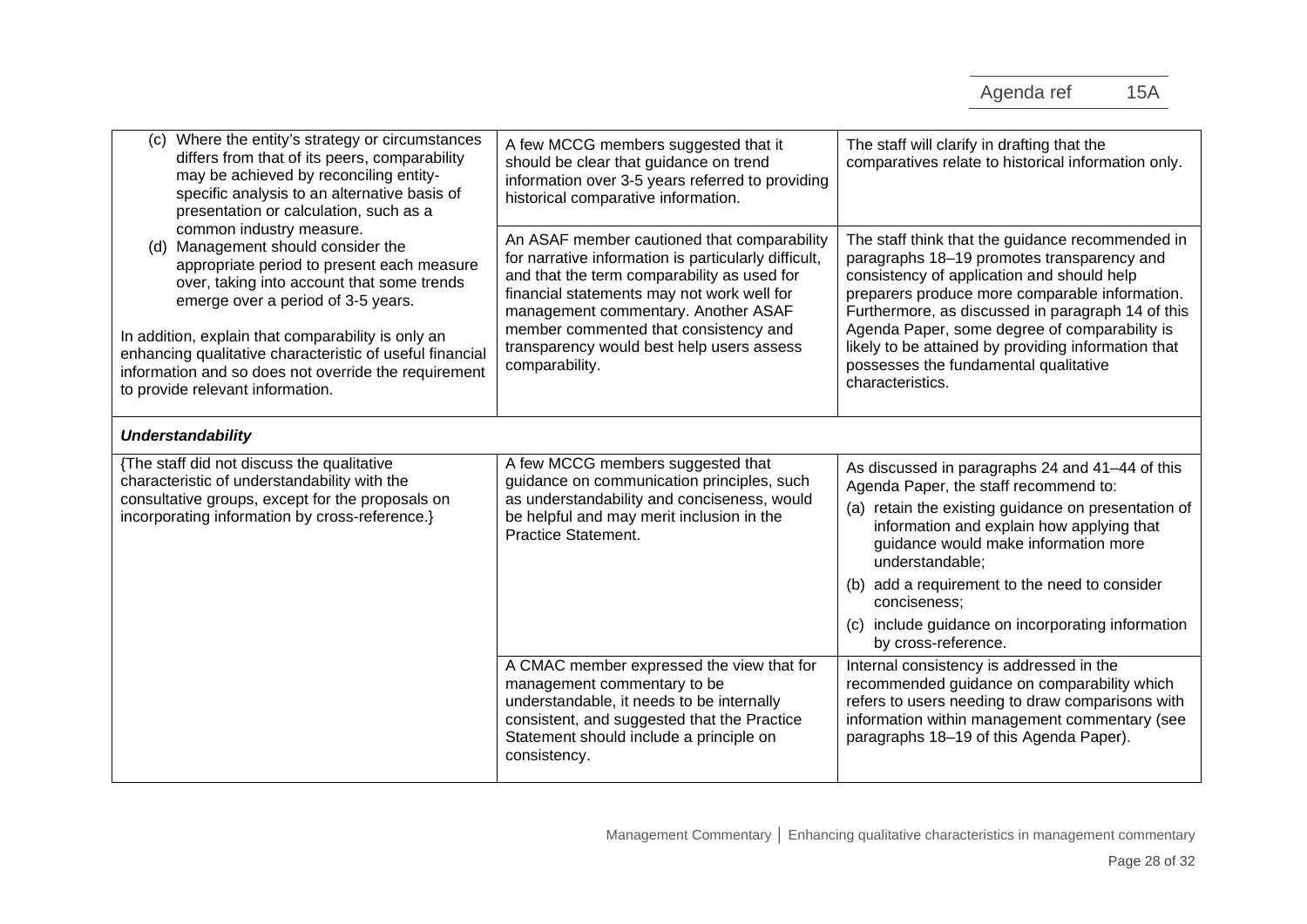| Provide a principles-based approach to incorporating<br>information by cross-reference, with restrictions on<br>when cross-references from management<br>commentary to financial statements and to other<br>reports are permitted.                                                 | Most members of the consultative groups<br>explicitly agreed that cross-referencing to<br>financial statements was helpful and should be<br>permitted, but some members expressed<br>concern about allowing cross-referencing to<br>other reports. | The staff recommend guidance supporting the<br>overarching principle on incorporating information<br>by cross-reference that could help avoid the<br>inappropriate or excessive use of cross-<br>referencing which could lead to fragmented<br>information and reduce understandability. In |
|------------------------------------------------------------------------------------------------------------------------------------------------------------------------------------------------------------------------------------------------------------------------------------|----------------------------------------------------------------------------------------------------------------------------------------------------------------------------------------------------------------------------------------------------|---------------------------------------------------------------------------------------------------------------------------------------------------------------------------------------------------------------------------------------------------------------------------------------------|
| Explain that:<br>where information is included by cross-<br>(a)<br>referencing to other reports, the specific section<br>being referenced will be considered to form part<br>of management commentary and will be subject<br>to all the requirements of the Practice<br>Statement. | Some CMAC members, a few MCCG<br>members and a few GPF members were of the<br>view that management commentary should<br>contain all relevant information and be a stand-<br>alone document (and as a result it may be                              | particular (as discussed in paragraph 42 of this<br>Agenda Paper), the principle that incorporation of<br>information by cross-reference should not hinder<br>understandability and neutrality of management<br>commentary, would help address these concerns.                              |
| management commentary should include all<br>(b)<br>relevant information needed to meet the<br>objective of management commentary, either                                                                                                                                           | necessary to sometimes duplicate information)<br>because the management commentary is a<br>primary source of information. Furthermore,<br>they expressed concerns that:                                                                            | The staff recommend guidance explaining that the<br>parties who authorise the management<br>commentary for issue must take the same degree<br>of responsibility for information incorporated by                                                                                             |
| directly or by cross-referencing;<br>information provided, either directly or by cross-<br>(C)<br>reference, should faithfully represent the<br>substance of the relevant matter;                                                                                                  | cross-referencing contributes to<br>(a)<br>fragmentation of information and makes it<br>more difficult to give users a 'coherent<br>story';                                                                                                        | cross-reference as they do for information<br>included in the management commentary directly<br>(see paragraph 44). This guidance would help<br>address the concerns on the perceived status of                                                                                             |
| management commentary can incorporate<br>(d)<br>information by cross-reference to financial<br>statements or other reports to provide a<br>coherent discussion and avoid duplication of                                                                                            | there is a risk that users may miss material<br>(b)<br>information by having to search for that<br>information elsewhere;                                                                                                                          | management commentary in relation to the<br>reference document.                                                                                                                                                                                                                             |
| information in these reports;<br>incorporation of information by cross-reference<br>(e)<br>should not be done in a way that hinders<br>understandability and neutrality of management                                                                                              | there is a risk that preparers could be<br>(C)<br>discouraged from reporting material<br>information in management commentary;<br>and                                                                                                              |                                                                                                                                                                                                                                                                                             |
| commentary.<br>Include the following restrictions on incorporating<br>information by cross-reference:<br>(a) the reference should be to a precisely                                                                                                                                | cross-referencing to other reports could<br>(d)<br>alter the perceived status of the<br>management commentary in relation to the<br>status of the entity's other reports.                                                                          |                                                                                                                                                                                                                                                                                             |
| specified part of the document;<br>the referenced document should be available:<br>(b)<br>at the same (or approximately the same)<br>(i)<br>time as management commentary;<br>on the same terms as management<br>(ii)                                                              | Some CMAC members suggested that<br>incorporating information by cross-reference to<br>the entity's published reports, other than the<br>financial statements, may be appropriate if:<br>the other report is filed as part of the<br>(a)           | The Principles of Disclosure Discussion Paper<br>consultation had shown the difficulties in using<br>terms such as 'annual report' and 'regulatory<br>filings' which could be interpreted inconsistently                                                                                    |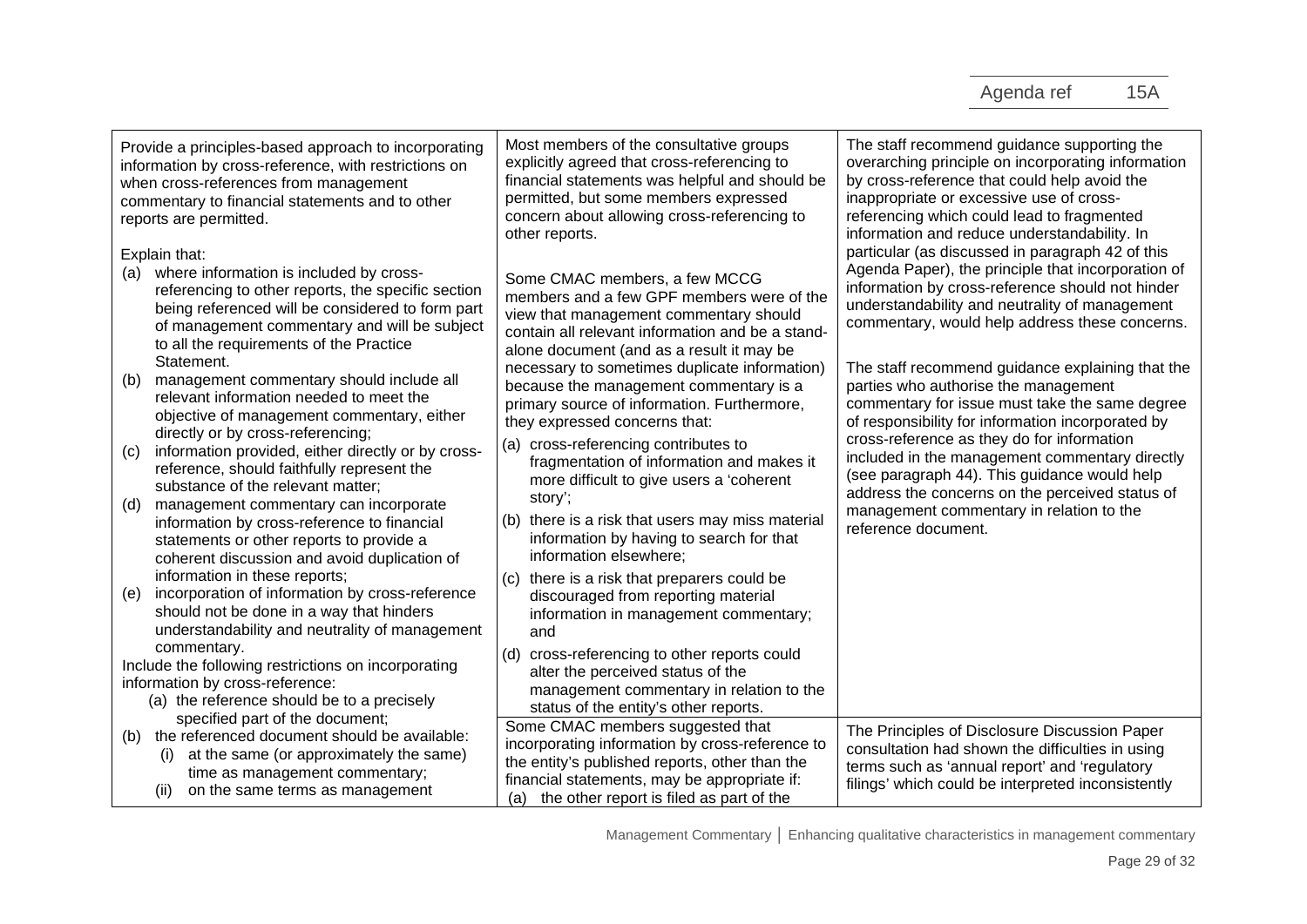| commentary, ie, users should have access<br>to the referenced material on the same<br>basis as they have for accessing<br>management commentary; and<br>(iii) for as long as the management<br>commentary is available.<br>the referenced information is current at the date<br>(c)<br>the management commentary is approved and<br>cannot be changed after the management<br>commentary has been approved (unless the<br>change is highlighted in an updated<br>management commentary). | annual report of which management<br>commentary forms part, for example, the<br>corporate governance report; and<br>the cross-reference is to prudential<br>(b)<br>regulatory filings in a regulated industry,<br>for example, cross-referencing to Basel<br>Pillar 3 reports in the banking sector.<br>A few MCCG and ASAF members made<br>similar suggestions. A MCCG member<br>suggested that cross-referencing to Solvency II<br>reports in the insurance sector should be<br>allowed.                                                                                                                                                                                                                                                                              | across different jurisdictions. To avoid, this, the<br>staff recommend guidance on conditions intended<br>to limit incorporation by cross-reference to only<br>those reports discussed in paragraph 44 of this<br>Agenda Paper.                                                                                                                                                                                                                                                                                                                                                   |
|------------------------------------------------------------------------------------------------------------------------------------------------------------------------------------------------------------------------------------------------------------------------------------------------------------------------------------------------------------------------------------------------------------------------------------------------------------------------------------------|-------------------------------------------------------------------------------------------------------------------------------------------------------------------------------------------------------------------------------------------------------------------------------------------------------------------------------------------------------------------------------------------------------------------------------------------------------------------------------------------------------------------------------------------------------------------------------------------------------------------------------------------------------------------------------------------------------------------------------------------------------------------------|-----------------------------------------------------------------------------------------------------------------------------------------------------------------------------------------------------------------------------------------------------------------------------------------------------------------------------------------------------------------------------------------------------------------------------------------------------------------------------------------------------------------------------------------------------------------------------------|
|                                                                                                                                                                                                                                                                                                                                                                                                                                                                                          | A few ASAF members said the staff's<br>proposals on incorporating information by<br>cross-reference are not expected to lead to<br>issues for auditors, mainly because<br>management commentaries are not audited in<br>many jurisdictions.<br>A few MCCG members commented on the<br>potential implications for assurance if the<br>referenced report is not subject to the same<br>level of assurance as management<br>commentary, and expressed the view that<br>users are not always aware of the different<br>levels of assurance over reported information.<br>An ASAF member suggested that<br>management commentary should specify the<br>level of assurance provided on referenced<br>information to help users understand the<br>quality of that information. | As discussed in paragraph 42, introducing the<br>overarching principle that information incorporated<br>by cross-reference is part of management<br>commentary would mean that the information<br>incorporated by cross-reference would be subject<br>to the same level of assurance as applied to<br>management commentary.<br>As discussed in paragraph 50 of this Agenda<br>Paper on verifiability, the staff recommend<br>retaining in the existing Practice Statement that it<br>does not mandate the level of assurance to which<br>management commentary should subjected. |
|                                                                                                                                                                                                                                                                                                                                                                                                                                                                                          | A few CMAC members were concerned that in<br>some jurisdictions, the referenced document<br>could be legally interpreted to be part of                                                                                                                                                                                                                                                                                                                                                                                                                                                                                                                                                                                                                                  | The staff think that the guidance recommended in<br>paragraph 43(a) that the reference should be to a                                                                                                                                                                                                                                                                                                                                                                                                                                                                             |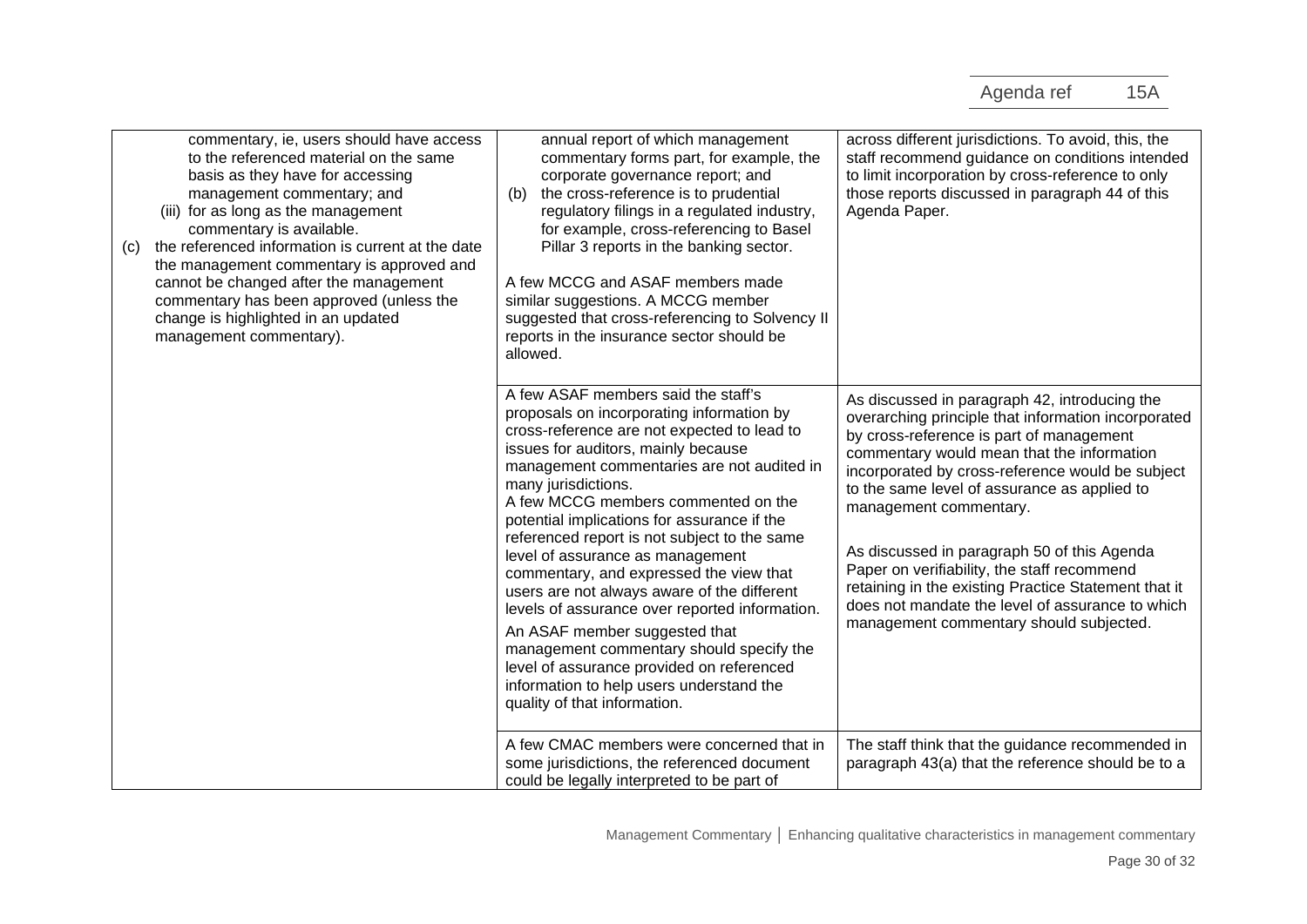| management commentary in full, and not just<br>the referenced information.                                                                                                                                                                                                                                                                                                                                                                                                                                                                                                                                                                                                                                                                                                                    | precisely specified part of the other could address<br>this concern.                                                                                                                                                                                                                                                                                                            |
|-----------------------------------------------------------------------------------------------------------------------------------------------------------------------------------------------------------------------------------------------------------------------------------------------------------------------------------------------------------------------------------------------------------------------------------------------------------------------------------------------------------------------------------------------------------------------------------------------------------------------------------------------------------------------------------------------------------------------------------------------------------------------------------------------|---------------------------------------------------------------------------------------------------------------------------------------------------------------------------------------------------------------------------------------------------------------------------------------------------------------------------------------------------------------------------------|
| Some ASAF members emphasised the<br>importance of the restrictions related to<br>changes in the referenced document, in<br>particular that:<br>(a) the referenced document is not temporary<br>and should be available for as long as the<br>management commentary is available; and<br>(b) the change of the referenced document is<br>highlighted in management commentary either<br>by updating it or by issuing a separate<br>modification to the issued management<br>commentary.<br>A few GPF members suggested that instead of<br>restricting cross-referencing to reports that do<br>not change, it may be more helpful if the<br>management commentary indicates whether<br>the referenced information is subject to<br>(periodic) updating or relates to a single point<br>in time. | The staff think that this concern is addressed by<br>introducing the overarching principle that<br>information incorporated by cross-reference is<br>part of management commentary and by<br>guidance in paragraphs 43(b) and 43(c)<br>supporting this principle.                                                                                                               |
| An MCCG member suggested that<br>management commentary should provide<br>context for cross-references to make it clear<br>why particular information is included by cross-<br>reference rather than directly, while another<br>member suggested that maps or lists of cross-<br>references made should be provided.                                                                                                                                                                                                                                                                                                                                                                                                                                                                           | The staff think that the principles-based approach<br>to cross-referencing, including the principle that<br>incorporating information by cross-reference must<br>not hinder understandability of management<br>commentary as a whole (paragraph 42) should<br>limit the excessive use of cross-referencing and<br>therefore a list of cross-references may not be<br>necessary. |
| A few MCCG members suggested that it would<br>be helpful to sign-post to additional information<br>in other reports, including 3rd party reports, for<br>example to provide further detail or evidence to                                                                                                                                                                                                                                                                                                                                                                                                                                                                                                                                                                                     | As discussed in paragraph 26 of this Agenda<br>Paper, the staff distinguish incorporation by cross-<br>referencing from sign-posting to additional non-<br>material information for reference purposes and                                                                                                                                                                      |